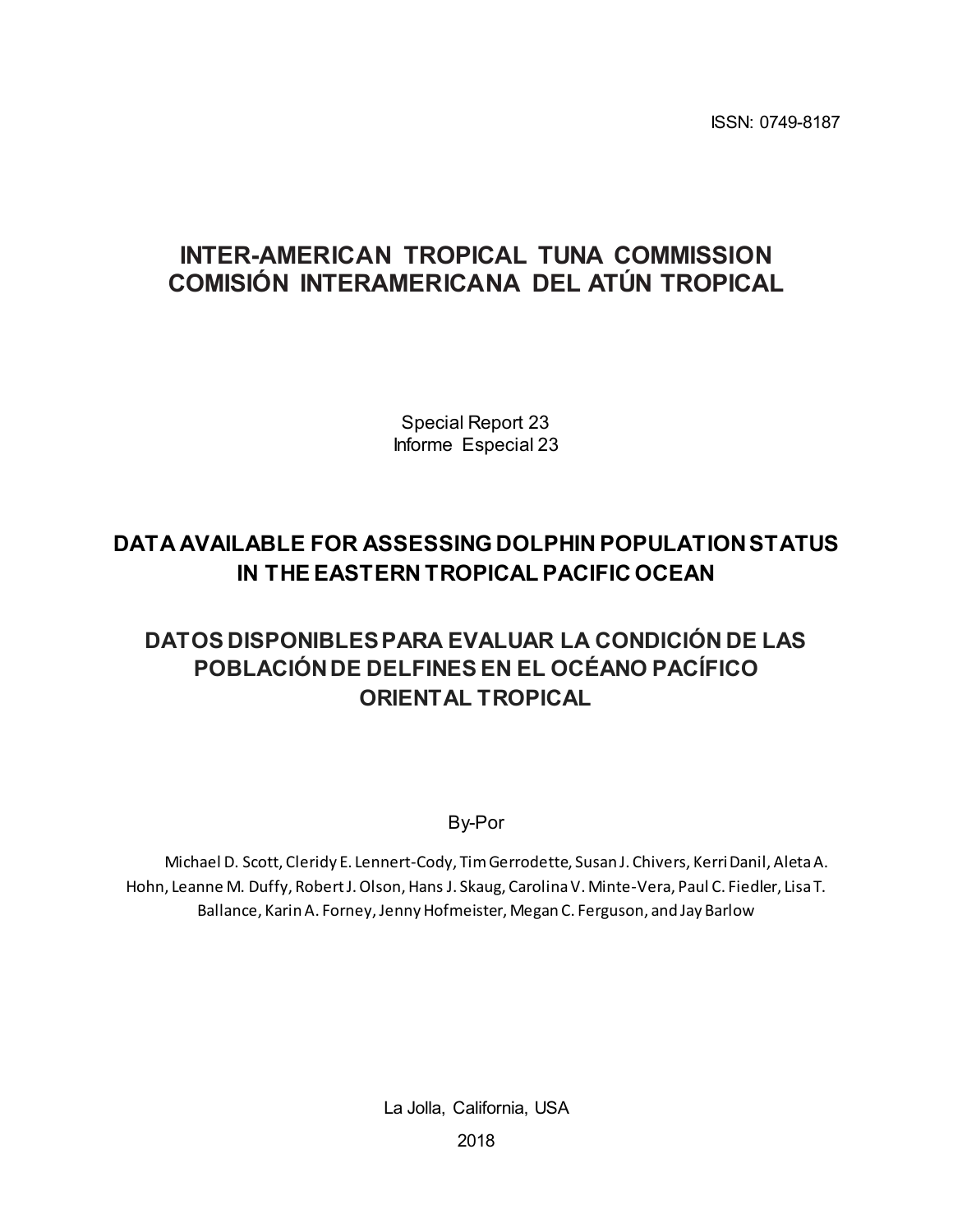The Antigua Convention, which was negotiated to strengthen and replace the 1949 Convention establishing the Inter-American Tropical Tuna Commission (IATTC), entered into force on 27 August 2010. The IATTC is responsible for the conservation and management of the "stocks of tunas and tuna-like species and other species of fish taken by vessels fishing for tunas and tuna-like species" in the eastern Pacific Ocean, and also for the conservation of "species belonging to the same ecosystem and that are affected by fishing for, or dependent on or associated with, the fish stocks covered by [the] Convention."

 The members of the Commission and the Commissioners are listed in the inside back cover of this report.

 The IATTC staff's research responsibilities are met with four programs, the Data Collection and Data Base Program, the Biology and Ecosystem Program, the Stock Assessment Program, and the Bycatch Program and International Dolphin Conservation Program.

 An important part of the work of the IATTC is the publication and wide distribution of its research results. These results are published in its Bulletin, Special Report, Data Report series, and papers in outside scientific journals and chapters in books, all of which are issued on an irregular basis, and its Stock Assessment Reports and Fishery Status Reports, which are published annually.

 The Commission also publishes Annual Reports and Quarterly Reports, which include policy actions of the Commission, information on the fishery, and reviews of the year's or quarter's work carried out by the staff. The Annual Reports also contain financial statements and a roster of the IATTC staff.

 Additional information on the IATTC's publications can be found in its web site.

 La Convención de Antigua, negociada para fortalecer y reemplazar la Convención de 1949 que estableció la Comisión Interamericana del Atún Tropical (CIAT), entró en vigor el 27 de agosto de 2010. La CIAT es responsable de la conservación y ordenación de las "poblaciones de atunes y especies afines y otras especies de peces capturadas por embarcaciones que pescan atunes y especies afines" en el Océano Pacífico oriental, así como de la conservación de "especies que pertenecen al mismo ecosistema y que son afectadas por la pesca de especies de peces abarcadas por la … Convención."

 En la contraportada del presente informe se alistan los miembros de la Comisión y los Comisionados.

Las responsabilidades de investigación personal de la CIAT son realizadas mediante cuatro programas: el programa de recolección de datos y bases de datos, el programa de biología y ecosistemas, el programa de evaluación de poblaciones, y el programa de captura incidental y el Acuerdo sobre el Programa Internacional para la Conservación de los Delfines.

 Una parte importante del trabajo de la CIAT es la publicación y amplia distribución de los resultados de sus investigaciones. Se publican los mismos en sus series de Boletines, Informes Especiales, Informes de Datos, y publicaciones en revistas científicas externas y capítulos en libros, todos de los cuales son publicados de forma irregular, y sus Informes de la Condición de las Poblaciones e Informes de la Situación de las Pesquerías, publicados anualmente.

 La Comisión publica también informes anuales y trimestrales, los que incluyen acciones de política de la Comisión, información sobre la pesquería, y resúmenes de trabajo realizado por el personal en el año o trimestre correspondiente. Los informes anuales contienen también un estado financiero y una lista del personal de la CIAT.

 Se presenta información adicional sobre las publicaciones de la CIAT en su sitio web.

DIRECTOR Guillermo A. Compeán HEADQUARTERS AND MAIN LABO[RATORY—OFI](http://www.iattc.org/)CINA Y LABORATORIO PRINCIPAL 8901 La Jolla Shores Drive La Jolla, California 92037-1508, USA www.iattc.org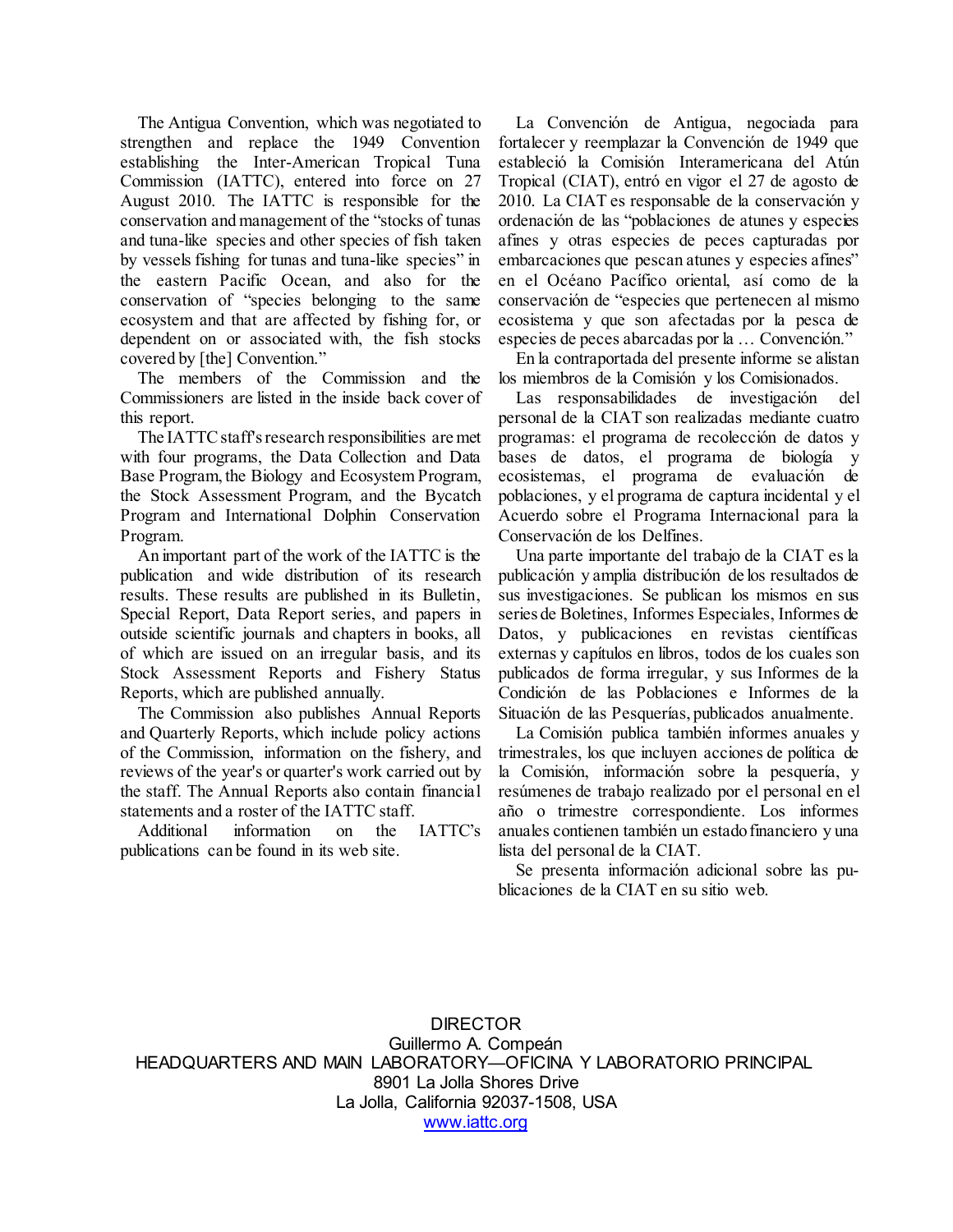## **INTER-AMERICAN TROPICAL TUNA COMMISSION COMISIÓN INTERAMERICANA DEL ATÚN TROPICAL**

Special Report 23 Informe Especial 23

## **DATA AVAILABLE FOR ASSESSING DOLPHIN POPULATION STATUS IN THE EASTERN TROPICAL PACIFIC OCEAN**

# **DATOS DISPONIBLES PARA EVALUAR LA CONDICIÓN DE LAS POBLACIÓN DE DELFINES EN EL OCÉANO PACÍFICO ORIENTAL TROPICAL**

By-Por

Michael D. Scott<sup>1</sup>, Cleridy E. Lennert-Cody<sup>1</sup>, Tim Gerrodette<sup>2</sup>, Susan J. Chivers<sup>2</sup>, Kerri Danil<sup>2</sup>, Aleta A. Hohn<sup>3</sup>, Leanne M. Duffy<sup>1</sup>, Robert J. Olson<sup>1</sup>, Hans J. Skaug<sup>4</sup>, Carolina V. Minte-Vera<sup>1</sup>, Paul C. Fiedler<sup>2</sup>, Lisa T. Ballance<sup>2</sup>, Karin A. Forney<sup>2,</sup> Jenny Hofmeister<sup>5</sup>, Megan C. Ferguson<sup>6</sup>, and Jay Barlow<sup>2</sup>

> La Jolla, California, USA 2018

 <sup>1</sup> Inter-American Tropical Tuna Commission, 8901 La Jolla Shores Dr., La Jolla CA 92037, USA

<sup>2</sup> Southwest Fisheries Science Center, 8901 La Jolla Shores Dr., La Jolla CA 92037, USA

<sup>3</sup> NOAA Beaufort Laboratory, 101 Pivers Island Rd., Beaufort SC 28516, USA

<sup>4</sup> Institute of Marine Research, Box 1870 Nordnes, 5817 Bergen, Norway

<sup>5</sup> Scripps Institution of Oceanography, UC San Diego, La Jolla CA 92037, USA

<sup>6</sup> Alaska Fisheries Science Center, Marine Mammal Laboratory, 7600 Sand Point Way NE, Seattle WA 98115, USA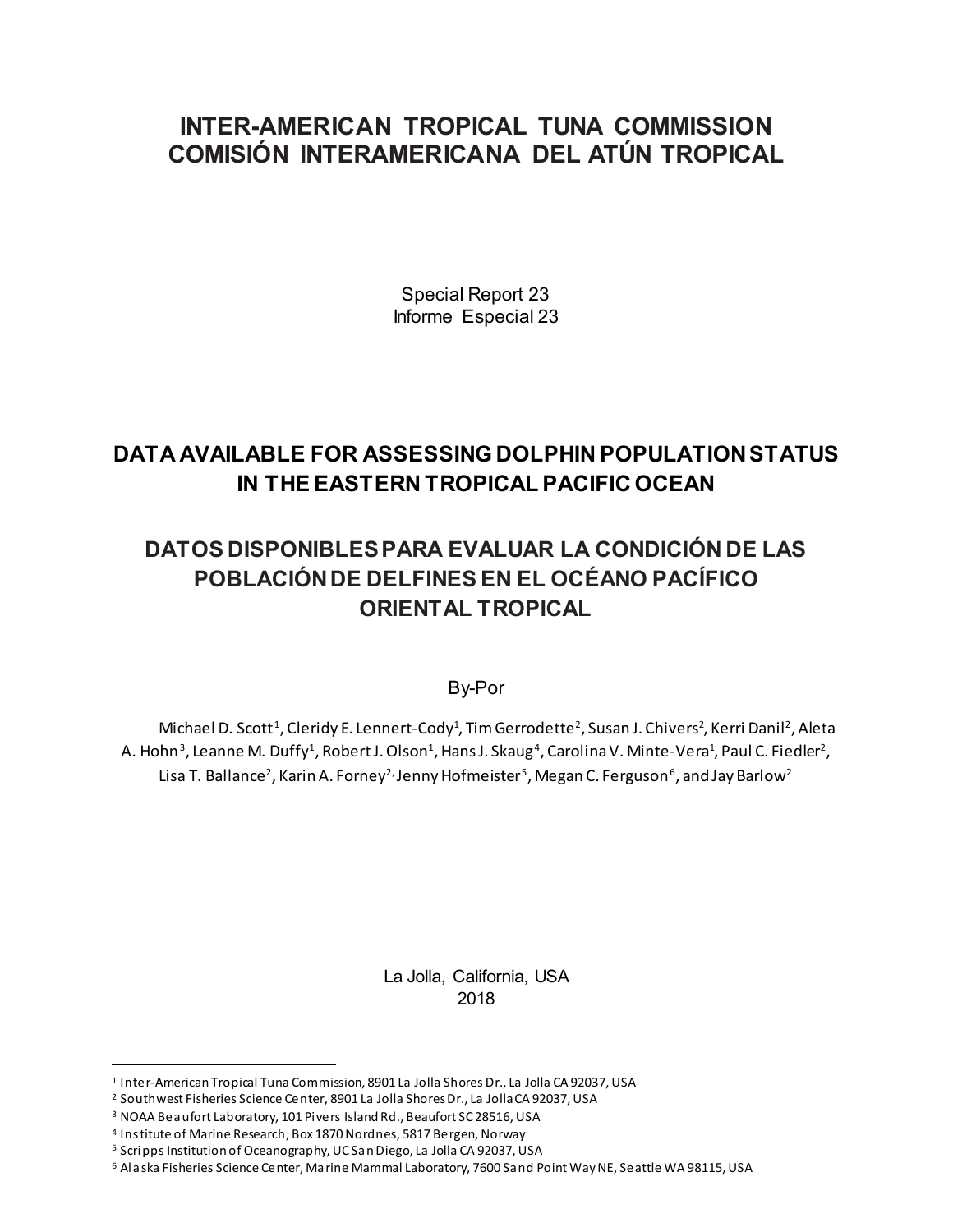#### **CONTENTS**

| 1.    |                                                                       |  |
|-------|-----------------------------------------------------------------------|--|
| 2.    |                                                                       |  |
| 3.    |                                                                       |  |
| 4.    |                                                                       |  |
| 5.    |                                                                       |  |
| 6.    |                                                                       |  |
| 6.1.  |                                                                       |  |
| 7.    |                                                                       |  |
| 7.1.  |                                                                       |  |
| 7.2.  |                                                                       |  |
| 7.3.  |                                                                       |  |
| 7.4.  |                                                                       |  |
| 7.5.  |                                                                       |  |
| 7.6.  |                                                                       |  |
| 8.    |                                                                       |  |
| 9.    |                                                                       |  |
| 10.   |                                                                       |  |
| 10.1. | PIT tags                                                              |  |
| 10.2. |                                                                       |  |
| 10.3. |                                                                       |  |
| 10.4. | Abundance surveys using long-range Unmanned Aerial Vehicles (UAVs) 20 |  |
| 10.5. |                                                                       |  |
|       |                                                                       |  |
|       |                                                                       |  |

### <span id="page-3-0"></span>**1. BACKGROUND**

For almost 50 years, the tuna-dolphin issue in the eastern tropical Pacific Ocean (ETP) has been studied and debated. Tuna vessels have used the co-occurrence of yellowfin tuna (*Thunnus albacares*) with dolphin species to locate the tuna since at least the 1940s (Silva 1941; NRC 1992). Tuna purse seiners began encircling dolphins in the late 1950s to catch the tunas (McNeely 1961; NRC 1992) and this fishing method resulted in substantial bycatch of dolphins (Perrin 1968; Lo and Smith 1986; NRC 1992; Wade 1995). Through fishermen's ingenuity and implementation of national and international management measures, however, mortality has been reduced to very low levels (NRC 1992; Joseph 1994; Hall 1998; [IATTC](http://www.iattc.org/Meetings/Meetings2016/Oct/Pdfs/MOP-34-05-Report-on-IDCP.pdf) 2016). Population dynamics modeling of dolphins has been used to evaluate stock status (Gerrodette and Forcada 2005; Reilly *et al.* 2005; [IATTC 2006;](http://www.iattc.org/PDFFiles2/SpecialReports/IATTC-Special-Report-14ENG.pdf) Wade *et al.* 2007, Gerrodette *et al.* 2008, Punt 2013), and those models have relied on estimates of abundance from fishery-independent cetacean and ecosystem assessment surveys conducted by the Southwest Fisheries Science Center (SWFSC) of the US National Marine Fisheries Service (NMFS) periodically between 1979 and 2006.

Because of a hiatus in the NMFS surveys since 2006, there are currently no reliable indicators with which to monitor the abundance of the ETP dolphin populations. This lack of information is problematic because, in spite of the current low levels of reported mortalities[\(IATTC 2016\)](http://www.iattc.org/Meetings/Meetings2016/Oct/Pdfs/MOP-34-05-Report-on-IDCP.pdf), high levels of historical mortality (Wade 1995), and low estimated population rates of increase (Gerrodette *et al*. 2008) have resulted in an ambiguous population status.

The Antigua Convention of the Inter-American Tropical Tuna Commission (IATTC) requires that the status of all species potentially impacted by the tuna fisheries in the eastern Pacific Ocean be monitored. As a step towards addressing this requirement, a Workshop on Methods for Monitoring the Status of Eastern Tropical Pacific Ocean Dolphin Populations was organized [\(Johnson et al. 2018\)](https://www.iattc.org/PDFFiles/SpecialReports/_English/No.22-2018-JOHNSON%20KELLI%20FAYE,%20Andre%20E.%20Punt%20and%20Cleridy%20E.%20Lennert%20Cody_Report%20of%20the%20workshop%20on%20methods%20for%20monitoring%20the%20status%20of%20ETP%20dolphin%20populations.pdf) to identify methods, both conventional and novel, for monitoring and assessing dolphin stock status.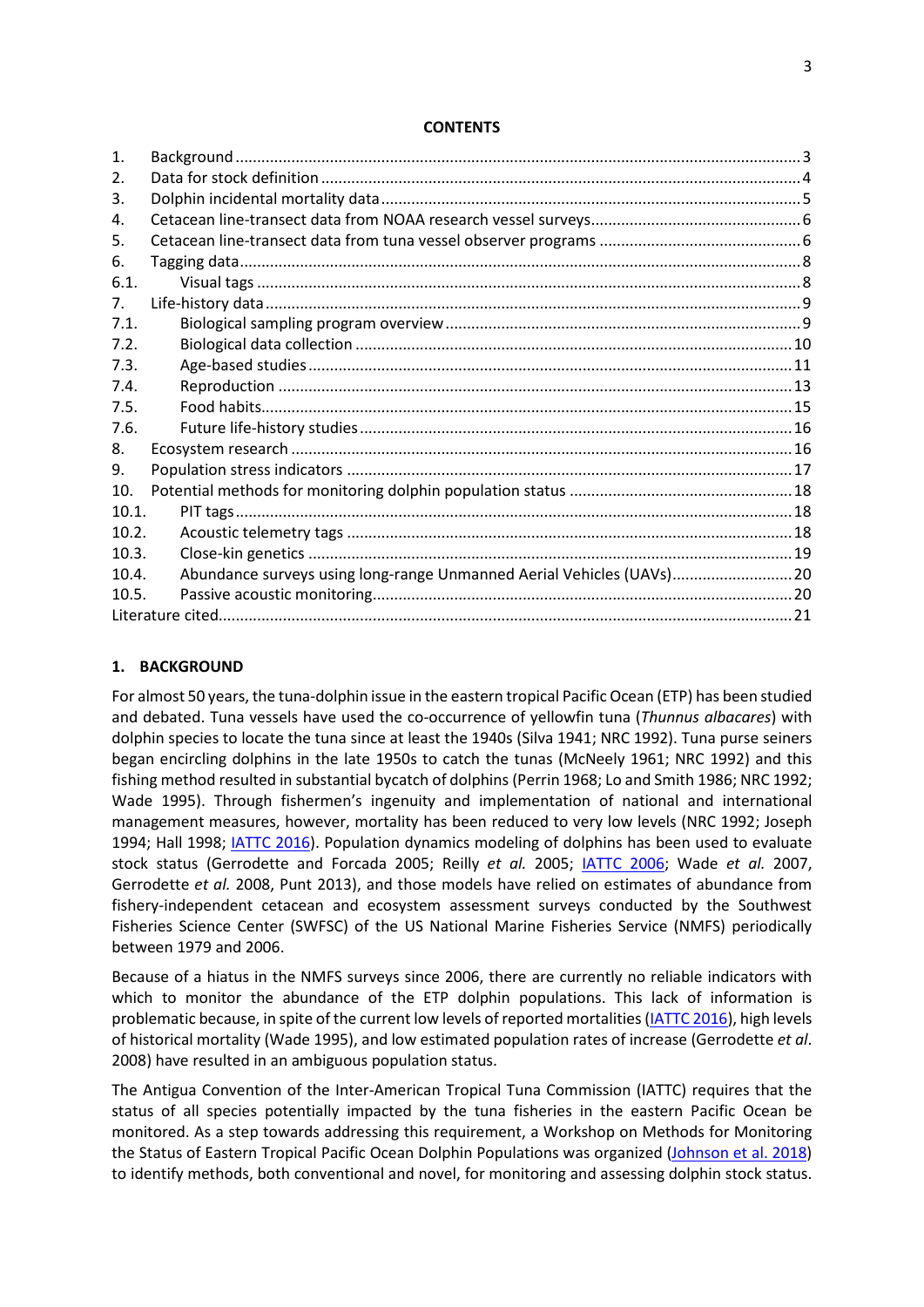Experts in the fields of line-transect and mark-recapture surveys, abundance estimation and population modeling, and imagery, tagging, genetics, and life-history methods were brought together to discuss potential options for monitoring dolphin populations.

This document was prepared for, and revised after, the Workshop, and summarizes available and potential data that could be used to assess dolphin population status and trends. Because of the long history of the tuna-dolphin issue, there are long-term fishery-dependent data from ship-board observers on marine mammal sightings, purse-seine fishing operations, dolphin and tuna life history, dolphin mortality, plus long-term fishery-independent data from cetacean and ecosystem assessment surveys. This document focuses on stocks of the three species with greatest historical involvement with the fishery: pantropical spotted dolphins (*Stenella attenuata*), spinner dolphins (*Stenella longirostris*), and common dolphins (*Delphinus delphis*). This document also describes data types that the Workshop identified as having potential for future assessments of dolphin population status.

## <span id="page-4-0"></span>**2. DATA FOR STOCK DEFINITION**

An important part of population assessment is defining the population. Stock delineation for dolphin species in the ETP has changed over the years as new information on morphology, distribution, and genetics has been collected. Currently three stocks of spotted dolphins are recognized: coastal (*S. a. graffmani*), northeastern, and western-southern (Figure 2-1), three stocks of spinner dolphins are recognized: Central American (*S. l. centroamericanus*), eastern (*S. l. orientalis*), and whitebelly, a hybrid of eastern and Gray's spinner dolphins [\(Figure 2-2\),](#page-5-1) and three stocks of short-beaked common dolphins are recognized: northern (a management unit that includes a separate sub-species, the longbeaked common dolphin, *D. delphis bairdii*), central, and souther[n \(Figure 2-3\).](#page-5-1)

ETP dolphin stocks have historically been recognized for management based on patterns in morphological variation and hiatuses in distribution (see Perrin *et al*. 1984, Dizon *et al*. 1994). The morphological studies that formed the basis for the initial identification and description of populations to manage used data from skulls collected during the 1970s, primarily, and 1980s (Schnell *et al*. 1982; 1985; Douglas *et al*. 1984; 1992; Perrin *et al.* 1991). Osteological specimens were collected by observers through 1992. The carcasses and skulls were prepared at the SWFSC or the National Museum of Natural History and dispersed to museums in several countries. Skulls and complete skeletons (n = 2,454) are archived in 17 museums (Perrin and Chivers 2011).



**FIGURE 2-1.** Stocks of spotted dolphins (*Stenella attenuata*) in the ETP (Dizon *et al*. 1994).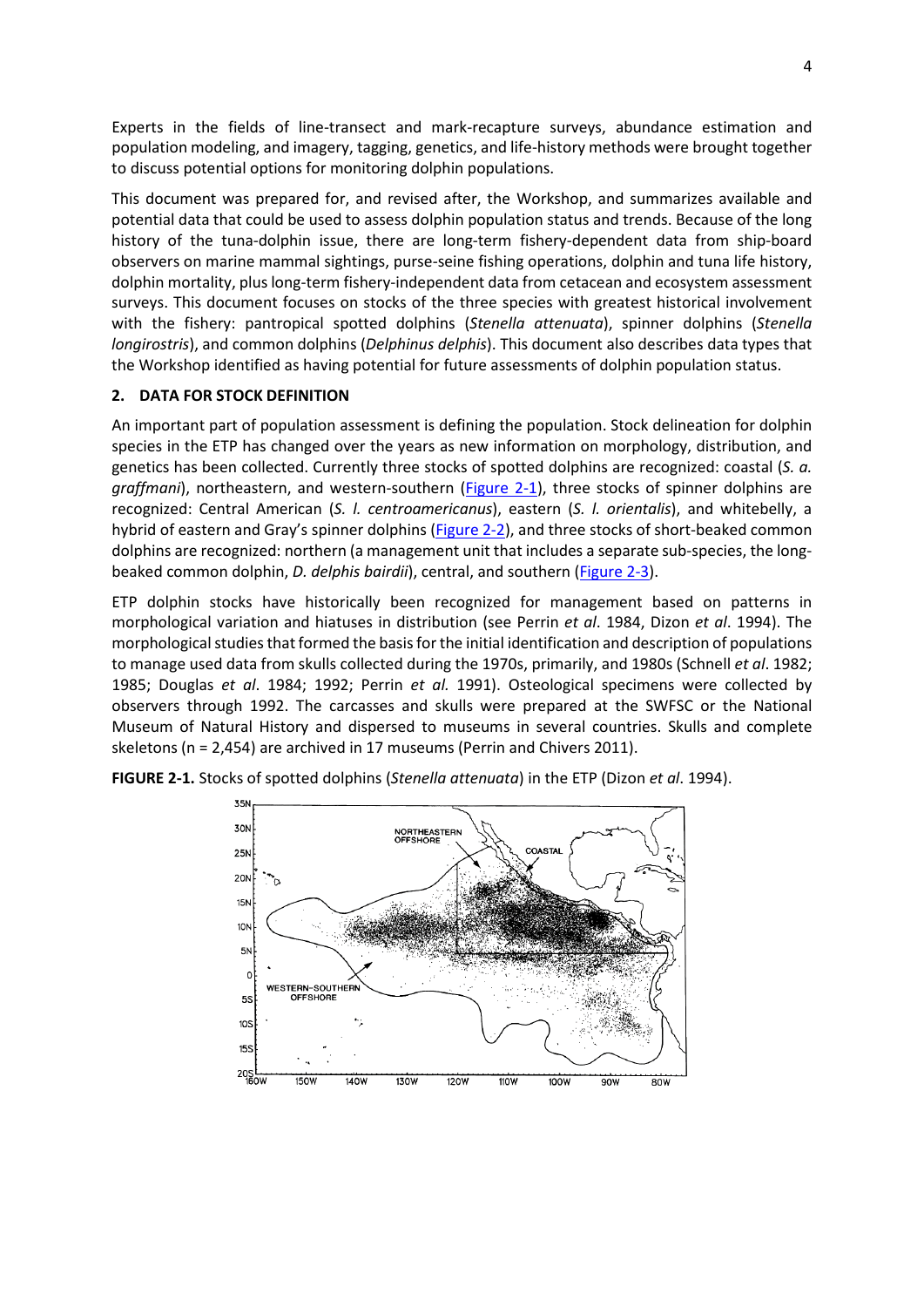

<span id="page-5-1"></span>**FIGURE 2-2.** Stocks of spinner dolphins (*Stenella longirostris*) in the ETP (Dizon *et al*. 1994).

**FIGURE 2-3.** Stocks of common dolphins (*Delphinus delphis*) in the ETP (Dizon *et al*. 1994).



More recently, however, questions have been raised about whether the current boundaries between the northeastern and western/southern spotted dolphins are valid (Gerrodette *et al*. 2008), and whether there are additional stocks of coastal spotted dolphins (Escorza-Treviño *et al*. 2005; Leslie *et al*. in press) or island-associated spinner dolphins (Perryman and Westlake 1998; Chivers *et al*. in press; Leslie *et al*. in press).

#### <span id="page-5-0"></span>**3. DOLPHIN INCIDENTAL MORTALITY DATA**

**.** 

Dolphin incidental mortality data have been collected since the mid-1960s, although both sampling design and coverage have changed considerably over the years. Mortality data were collected by the NMFS aboard U.S. vessels from 1964 to early 1995 (Smith and Lo 1983; Nick Vogel (IATTC), pers. comm.). Monitoring of tuna seiners prior to [1](#page-5-2)971 was opportunistic, with only four trips<sup>1</sup> observed between 1964 and 1968 (Smith and Lo 1983). In 1971, the NMFS established a regular, albeit voluntary, observer program (Lo *et al*. 1982), and in 1976 participation in this program became mandatory for vessels fishing on tunas with dolphins (Wahlen 1986). The IATTC began placing observers aboard vessels of the international fleet in late 1979, although it was not until 1986 that sampling adequately covered the vessels of all countries participating in the fishery (Joseph 1994). Observer coverage of the international fleet for large vessels (>363 t fish-carrying capacity) by the

<span id="page-5-2"></span> $1$  Dolphin mortality data from an additional two trips were collected prior to 1971 by the IATTC (R. Allen (IATTC), pers. comm., cited in Smith and Lo 1983), however, the details of those data are not known.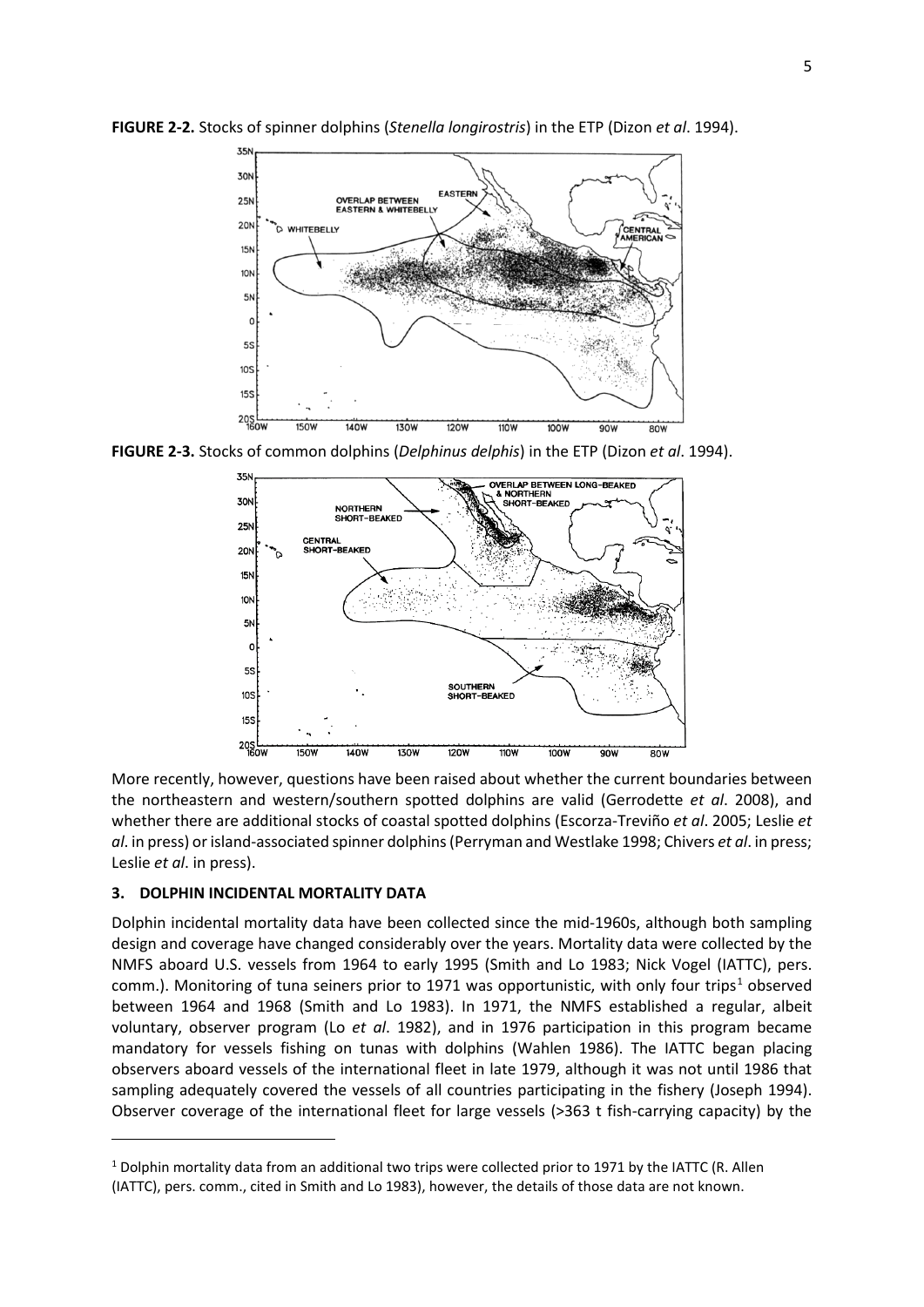IATTC and national observer programs increased from about 11-24% prior to 1986 to nearly 100% in 1992 (Joseph 1994). Since 1992, the observer coverage of the international fleet of large vessels has been at or nearly at 100% under the auspices of the Agreement on the International Dolphin Conservation Program (AIDCP). The AIDCP observer program in the ETP combines the efforts of IATTC observers, the national observer programs of Mexico, Venezuela, Ecuador, European Union, Colombia, Panama, and Nicaragua, and the Western and Central Pacific Fisheries Commission [\(IATTC](http://www.iattc.org/AnnualReportsENG.htm)  [Annual Reports](http://www.iattc.org/AnnualReportsENG.htm) through 2010, and thereafter in documents for meetings of the Parties to the AIDCP, *e.g*.[, IATTC 2016\)](http://www.iattc.org/Meetings/Meetings2016/Oct/Pdfs/MOP-34-05-Report-on-IDCP.pdf). Small purse-seine vessels have only rarely been sampled by observer programs since the early 1980s; it has been assumed that in general small vessels do not have the capability to make sets on tunas associated with dolphins. The mortality data recorded by onboard observers are the number and species of dolphins killed during the set. Additional information is collected on sex and size composition of the kill of spotted dolphins but not for other species. Details of incidental mortality data collected by IATTC observers can found in IATTC (2014).

Prior to 100% observer coverage of large purse-seine vessels, estimates of incidental dolphin mortality had been based on ratio estimators, including dolphin mortality-per-set and dolphin mortality-per-ton of tuna. The most recent dolphin incidental mortality estimates used mortality-per-set and estimates of total fleet sets (Lo *et al*. 1982; Lo and Smith 1986; Hall and Boyer 1986; Wade 1995). Estimates of the total fleet sets come from logbook and observer data (Punsly 1983; IATTC unpublished data, and [IATTC Fishery Status Reports\)](http://www.iattc.org/FisheryStatusReportsENG.htm). Since 1993, estimates of incidental mortality have been based on tallies of mortalities reported by onboard observers [\(IATTC 2015\)](http://www.iattc.org/PDFFiles2/AnnualReports/IATTC-Annual-Report-2010.pdf). The history of mortality for the international fleet from 1979 to present is updated annually by the IATTC [\(IATTC 2016\)](http://www.iattc.org/Meetings/Meetings2016/Oct/Pdfs/MOP-34-05-Report-on-IDCP.pdf). Estimates for years prior to 1979 can be found in several sources (Wahlen 1986; Wade 1995; Wade *et al*. 2007; Lennert-Cody *et al*. 2013).

Despite complete observer coverage of trips by large purse-seine vessels in recent years, it has been suggested that mortality estimates are biased low. Potential mechanisms that could lead to an underestimate of mortality include: unobserved or misreported mortality occurring during fishing operations of large purse-seine vessels; unobserved mortality occurring after fishing operations of large purse-seine vessels; unobserved fishing on tunas associated with dolphins by small purse-seine vessels; and, reproductive suppression due to a variety of causes (Archer *et al*. 2001; 2004; 2010; Reilly *et al.* 2005; Lennert-Cody and Berk 2007[; IATTC 2007;](http://www.iattc.org/PDFFiles2/SAB-05-03a-Estimating-misreported-mortality.pdf) Cramer *et al*. 2008; Kellar *et al*. 2013a; Lennert-Cody *et al*. 2013).

## <span id="page-6-0"></span>**4. CETACEAN LINE-TRANSECT DATA FROM NOAA RESEARCH VESSEL SURVEYS**

Line-transect surveys conducted by NMFS in the ETP began in 1974 using a combination of aircraft and ships. Data collection procedures were refined each year and, by 1979, were close to current procedures. Large-scale ship surveys covering substantial parts of the ETP were carried out in 1979, 1980, 1982 and 1983, but the amount, distribution and timing of effort varied each year. Beginning in 1986 (Table 4-1), the surveys used a stratified random design covering the whole area at the same time of year, so this date is usually taken as the beginning of a consistent time series for estimates of abundance for the dolphin stocks of interest. These whole-area surveys were conducted annually during 1986-1990 and then, with a different stratification to reflect revised stock boundaries in 1998- 2000, 2003 and 2006. Additional surveys were conducted in 1992, 1993, 2007, and 2009, but each of these had different objectives, provided limited coverage of the ETP and did not contribute to monitoring of the northeastern spotted and eastern spinner dolphins. The most recent ETP dolphin abundance estimates for 1986-2006 are presented in Gerrodette *et al*. (2008).

Detailed discussions of the NMFS line-transect survey design can be found in Kinzey *et al*. (2000), Gerrodette *et al*. (2008), and Lennert-Cody *et al.* (in press).

## <span id="page-6-1"></span>**5. CETACEAN LINE-TRANSECT DATA FROM TUNA VESSEL OBSERVER PROGRAMS**

Marine mammal sighting information collected by fisheries observers aboard tuna purse-seine vessels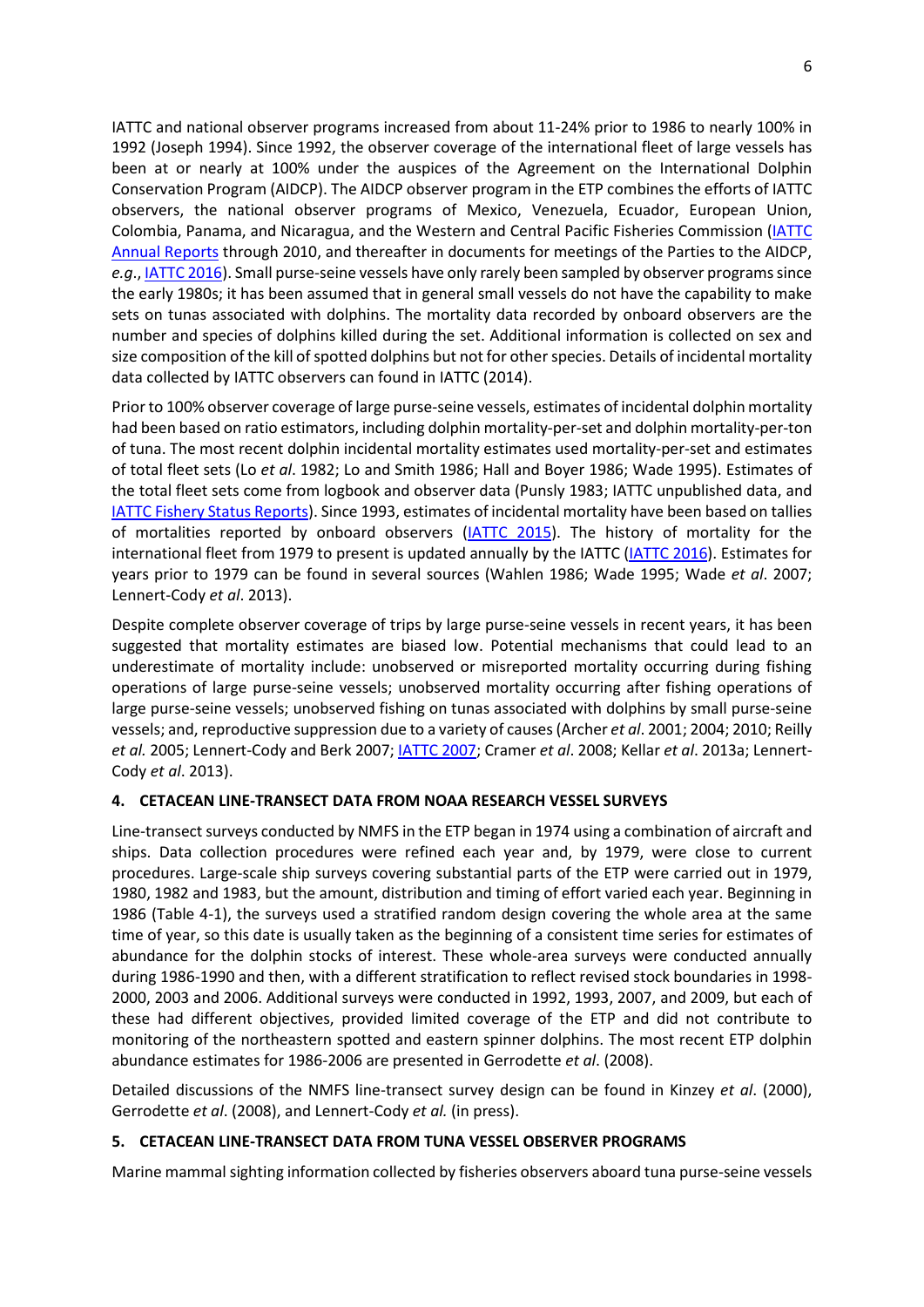represents an extensive data set in both space and time. Unlike research vessel data that have been collected only seasonally in some years, tuna vessel observer data have been collected year-round since the 1970s throughout the area of the ETP occupied by the fishery. Beginning in 1971, NMFS observers aboard U.S. vessels began collecting information on dolphin sightings; however, it was not until 1975 that data were also collected on effort. In 1979, observers of the IATTC began recording dolphin sightings and effort data aboard a subset of trips of vessels of the international purse-seine fleet (Bayliff 2001; IATTC 2014). Beginning in 1992, dolphin sightings and effort data have been collected aboard trips of all large purse-seine vessels (>363 t fish-carrying capacity), with very few exceptions due to non-compliance or discrepancies in the estimates of a vessel's capacity. These data in aggregate, which span roughly 40 years, represent thousands of vessel trips and hundreds of thousands of dolphin sightings.

The data collected by onboard fisheries observers are a summary of daily fishing activities and related events. While the purse-seine vessel is in search mode and the observer is on duty, the observer records data on all sightings of which he/she is made aware. The following is a summary of the sighting information that has been collected by IATTC observers since 1979, and national program observers since 1992 (which is generally compatible with data collected by NMFS observers aboard U.S.-flagged vessels since 1975):

- a. Type of searching gear carried aboard the vessel (*e.g*., radar, helicopter, high-power binoculars);
- b. Estimates of dolphin herd size (number of animals) and species composition for each sighting (observer and vessel crew initial estimates; observer best estimate);
- c. Estimates of bearing and distance to each sighting from the purse-seine vessel and the ship's location;
- d. The cue that led to the sighting (*e.g*., birds, splashes);
- e. The method used to first sight a dolphin group (vessel crew using high-powered binoculars, vessel crew in helicopter, vessel crew using bird radar, or other). Observers report which search method they believe to have first detected the dolphin herd.
- f. Date and time of the sighting;
- g. If the dolphin herd was seen previously;
- h. Whether the dolphin herd is later involved in a purse-seine set, so that the original sighting can be linked to the set information.

In addition, over the course of each day the observer records the activities of the vessel (*e.g*., searching, setting, running, drifting), as well as periodically recording location of the vessel.

Despite the large amount of data collected by onboard observers, not all details of the searching process are documented. The following is a summary of some key information that is not collected by onboard observers:

- a. Effort information for the helicopter (when search by the helicopter began and ended; helicopter location during search; all dolphin sightings seen by the helicopter pilot during search);
- b. The amount of time bird radar is in use for search;
- c. Whether tunas were associated with the sighting, for those sightings that did not lead to a purse-seine set (and the amount of tuna);
- d. Best estimates of herd size and species composition for all sightings recorded (best estimates are only made by the observer if the dolphin herd becomes involved in a purse-seine set).

Because of the large amount of observer data, relative to data from fishery-independent surveys, methods to estimate indices of relative abundance from purse-seine observer data have been proposed (Hammond and Laake 1983; Buckland and Anganuzzi 1988; Anganuzzi and Buckland 1989). At the time these methods were proposed, the primary method of dolphin herd detection was by the vessel crew using high-powered binoculars (Buckland and Anganuzzi 1988; Lennert-Cody *et al*. 2001).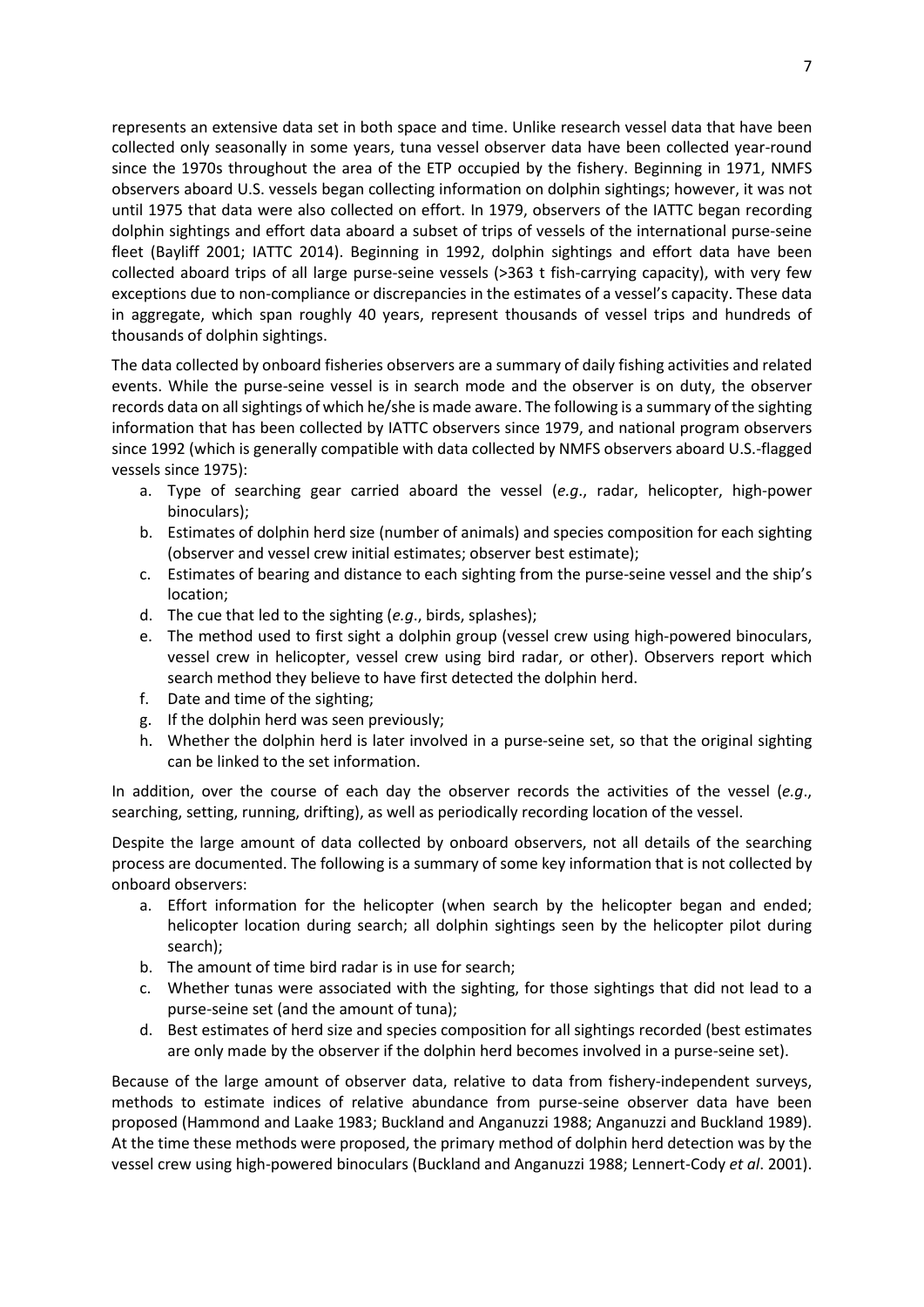However, since this time search for dolphins associated with tunas has evolved and sightings associated with helicopter or radar constitute the majority of sightings (Lennert-Cody *et al.* 2001; 2016). Detailed discussion of the serious challenges to developing a reliable index from fisheries observer data, which include non-random distribution of tuna vessel search effort and potential differences in availability of sighting information by search, can be found in Buckland and Anganuzzi (1988) and Lennert-Cody *et al*. (2001, 2016).

## <span id="page-8-0"></span>**6. TAGGING DATA**

### <span id="page-8-1"></span>**6.1. Visual tags**

Large-scale visual tagging of ETP dolphin species was attempted by NMFS (Perrin *et al*. 1979; Hedgepeth 1985; Table 6-1), but early mark-recapture attempts were hindered by low numbers of tag re-sights due to the tags being too small to be read at a distance, high tag loss, and low tag return rates.

**TABLE 6-1.** Summary of visual tagging effort for dolphins in the ETP. Counts include radio tags but not re-sights made during active radio-tracking.

|                          |             | Dolphins tagged (resighted or recovered) |         |       |  |
|--------------------------|-------------|------------------------------------------|---------|-------|--|
| Study                    | Study years | Spotted                                  | Spinner | Other |  |
| Perrin et al. (1979)     | 1969-1976   | 2,996 (97)                               | 324(7)  | 392   |  |
| Hedgepeth (1985)         | 1969-1978   | 701 (102)                                | 25(1)   | 16    |  |
| Scott and Chivers (2009) | 1992-2001   | 247(2)                                   |         |       |  |

Small-scale tagging and tracking have been conducted for studies of the tuna-dolphin association, movements, diving patterns, social associations, and stress (Leatherwood and Ljungblad 1979; Perrin *et al*. 1979; Scott and Chivers 2009; Scott *et al*. 2012).

Mark-recapture analyses to estimate abundance have not been attempted in the ETP. A statistical design for a mark-recapture study of spotted dolphins was described in a contract report to NMFS (Southward and Urquhart 1979). They calculated that for a population of one million dolphins, dedicated seiners would need to mark and recapture 9,500 dolphins during combined tagging and resighting cruises. They also calculated that with good sightings conditions, 125 days of dedicated seiner time would be needed for the combined two phases; 320 days would be required for moderate sightings conditions.

The potential for conducting large-scale tagging for mark-recapture analysis was discussed in the Workshop [\(Johnson](https://www.iattc.org/PDFFiles/SpecialReports/_English/No.22-2018-JOHNSON%20KELLI%20FAYE,%20Andre%20E.%20Punt%20and%20Cleridy%20E.%20Lennert%20Cody_Report%20of%20the%20workshop%20on%20methods%20for%20monitoring%20the%20status%20of%20ETP%20dolphin%20population) *et al*. 2018) and some relevant information to note is:

- a. Currently, the tags most used by cetologists to identify dolphins are rototags (cattle ear tags attached to the dorsal fin), freezebrands applied to the dorsal fin and dorsal body surface, and a variety of radio tags attached to the dorsal fin with pins or to the dorsal surface with suction cups (Figure 6-1). In the past, spaghetti tags and large visual tags have been used to identify ETP dolphins (White *et al.* 1981). Some tags (such as spaghetti tags and rototags) can be applied quickly but are labeled with numbers too small to accurately read from a distance.
- b. Some tag types are often quickly shed. For example, crossbow-propelled spaghetti tags can be applied opportunistically to bow-riding dolphins, but spaghetti tags are shed at a high rate (Irvine *et al*. 1982).
- c. Capturing and tagging dolphins encircled by tuna purse-seine nets have proved successful, but this requires a dedicated purse seiner, and only a limited number of dolphins can be tagged in a single set, as delaying the backdown procedure for much more than about a half-hour makes it more difficult to release the dolphins and may lead to dolphin mortality. During the CHESS (Chase Encirclement Stress Studies) cruise (Chivers and Scott 2002), as many as 28 rototags were attached during one set; as many as 5 dolphins were placed into a raft, blood sampled, measured, sexed, radio-tagged using a pin attachment, and released in one set.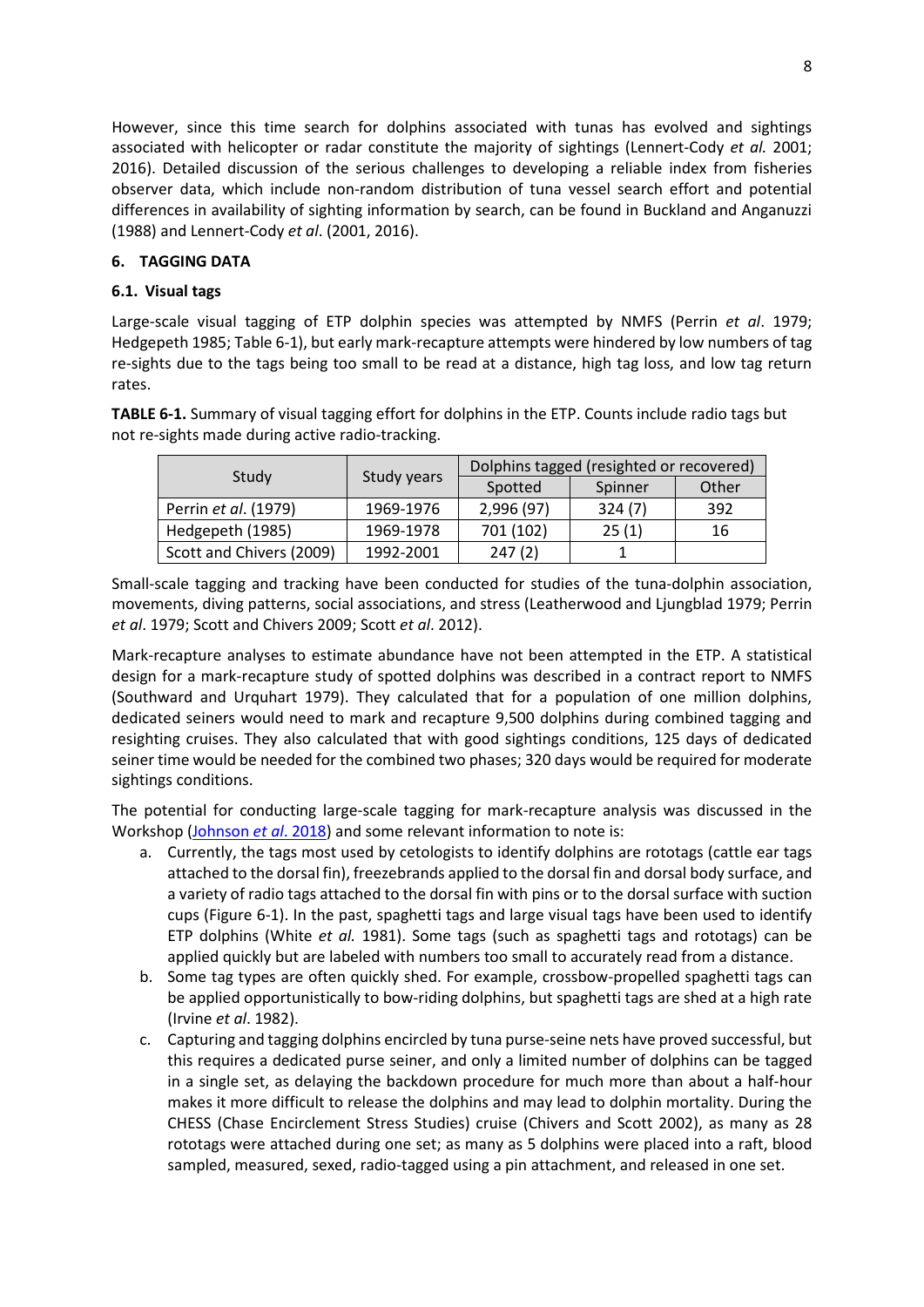d. The sample-size requirements calculated by Southward and Urquhart (1979) should be reexamined using modern quantitative methods.

**FIGURE 6-1.** Tag types used during 1992-2001 tracking studies. Type 1: high-power transmitter used in 1992–1993, Type 2: high-power transmitter with a Mk-5 TDR used in 1992–1993, Type 3: highpower transmitter with a Mk-7 TDR used in 2001, Type 4: high-power transmitter with a Mk-8 TDR used in 2001, Type 5: satellite transmitter used in 2001, Type 6: low- or high-power transmitter with a Mk-8 TDR and a thermal data logger, Type 7: "bullet" tag with a low-power transmitter and flexible antenna, and Type 8: Dufflex visual tag (from Scott and Chivers 2009).



A preliminary one-year study to assess the practicality of large-scale tagging and to estimate the rate of tag loss was proposed at the Workshop [\(Johnson](https://www.iattc.org/PDFFiles/SpecialReports/_English/No.22-2018-JOHNSON%20KELLI%20FAYE,%20Andre%20E.%20Punt%20and%20Cleridy%20E.%20Lennert%20Cody_Report%20of%20the%20workshop%20on%20methods%20for%20monitoring%20the%20status%20of%20ETP%20dolphin%20population) et al. 2018) and at the 36<sup>th</sup> Meeting of the Parties [\(IATTC 2017\)](http://www.iattc.org/Meetings/Meetings2017/AIDCP-36/PDFs/Docs/_English/MOP-36-06_Research-proposals-by-IATTC-staff.pdf). During two purse-seine cruises, satellite-linked tags would be attached and then monitored to record dolphin movements and premature tag loss.

## <span id="page-9-0"></span>**7. LIFE-HISTORY DATA**

Numerous life-history studies have been published describing the morphology and biology of pantropical spotted, spinner and short-beaked common dolphins impacted by the fishery. The age distributions and reproductive rates from these studies can provide basic inputs for integrated population modeling and characterizing fishery selectivity; food habits data have provided insights into trophic relations and environmental changes affecting population condition. Life-history data can provide evidence of population condition when interpreted in light of other data such as current and historical mortality, environmental changes, and previous population estimates. Life-history data can assist in the interpretation of abundance trends when, for example, populations approach the carrying capacity of their environment. This section provides an overview of the life-history data collected and the primary publications describing life-history characteristics of ETP dolphins.

## <span id="page-9-1"></span>**7.1. Biological sampling program overview**

U.S. government researchers onboard commercial tuna purse seiners in the ETP collected biological data from dolphins during four fishing trips during the late 1960s. The US observer program began in 1971; life-history data were collected from dead dolphins brought on board, and therefore represent a sub-sample of the total mortality. The original sampling scheme selectively collected large, female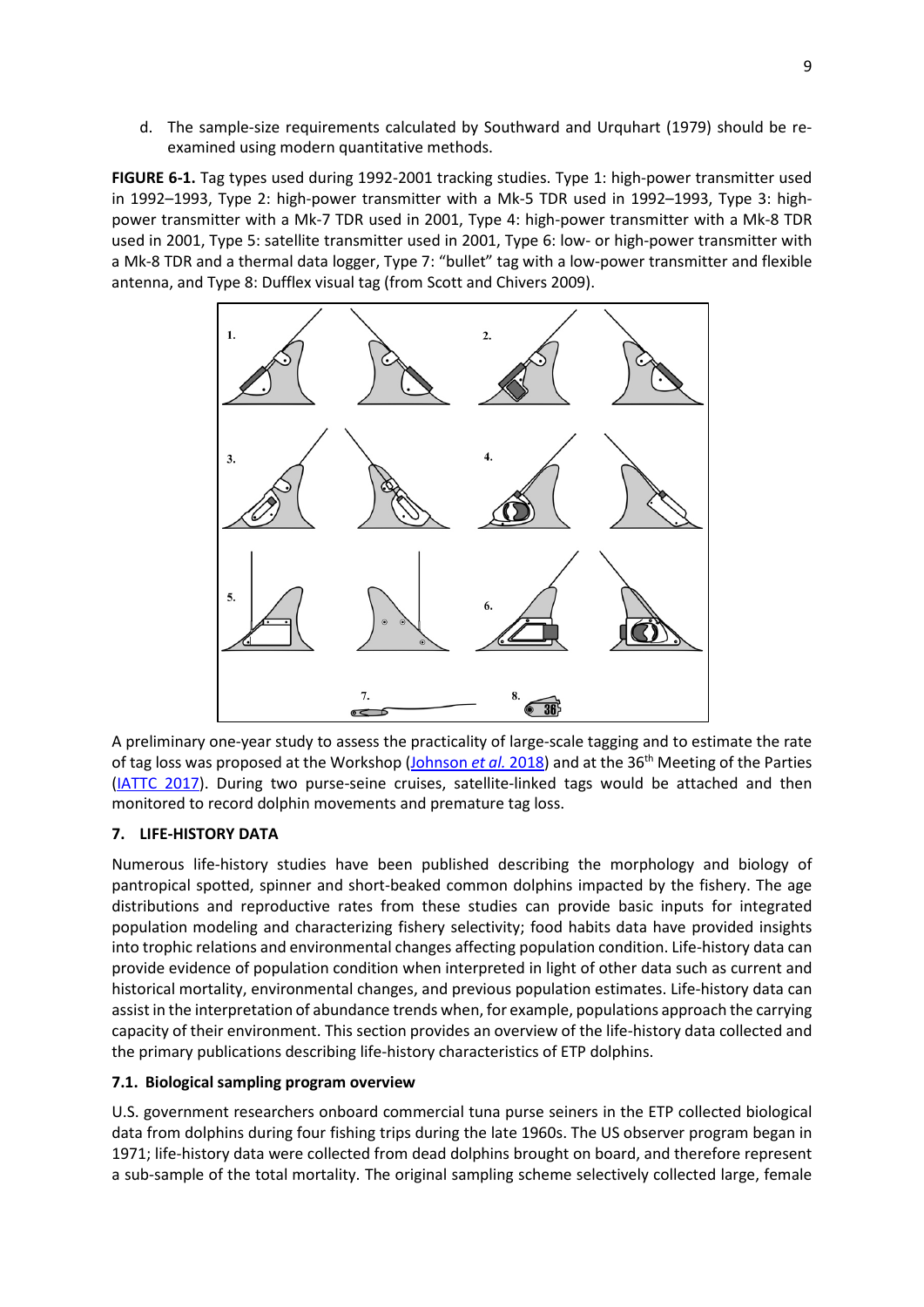specimens, but life-history collection procedures were standardized in 1974, and the sampling scheme was changed to select the first available dead dolphins brought aboard. The NMFS implemented and coordinated the program at its inception. The IATTC joined the NMFS in placing observers aboard U.S. vessels and collecting life-history data in 1979. Instructions and protocols for collecting life-history data were the same for both NMFS and IATTC observers. Observers recorded dolphin length, sex, and the color phase of spotted dolphins (an indicator of age class, Perrin 1969) and collected reproductive organs (for estimating vital rates), stomach contents (for identifying prey), teeth (for estimating age), and sometimes the entire carcass from over 43,000 dolphins. The NMFS observer program, along with the dolphin life-history sampling program, ended in 1994 as the U.S. fleet moved out of the ETP. AIDCP observers still record body length, girth, sex, and spotted dolphin color phase, but sampling of biological tissues has occurred only occasionally for specific projects.

In recent years the NMFS turned to developing remote sampling technologies and molecular marker techniques to continue its ETP life-history studies. NMFS scientists collected small samples of blubber from wild dolphins using projectile biopsy techniques and developed markers to measure progesterone levels and to identify pregnant female dolphins, and steroid hormone levels to characterize physiological condition (Kellar *et al*. 2006; 2009; 2013a; 2014; 2015). NMFS and IATTC scientists have also expanded the use of aerial photogrammetry from counting and measuring dolphins (Allen *et al*. 1980; Scott *et al.* 1985; Barlow *et al*. 1998; Gerrodette *et al*. 2002; Caretta *et al*. 2011) to life-history studies of pelagic dolphins (Perryman and Lynn 1991; 1993; 1994; Scott and Perryman 1991). Photogrammetric data can be enriched by the more traditional, biological samplebased life-history metrics, and the integration of the two data types can extend time series to facilitate monitoring biological changes through time, especially reproductive output, which reflects the influence of environmental conditions on individual animals (Perryman and Lynn 2002; Cramer *et al.* 2008; Chivers *et al*. 2016). More recently, the development of small unmanned aerial vehicles (UAVs) to view pelagic cetaceans is contributing to life-history studies, especially animal condition and reproductive success (Durban *et al*. 2016). These developments, coupled with the further understanding of the influence of natural and anthropogenic stressors and how to measure them (*e.g*., Hart *et al.* 2015), can increase our ability to study and monitor pelagic dolphin populations.

### <span id="page-10-0"></span>**7.2. Biological data collection**

The pantropical spotted dolphin, spinner dolphin, and short-beaked common dolphin have been the most frequently killed and most frequently sampled species in this fishery. Procedures for the collection of life-history data are described in Perrin *et al*. (1976), and the data forms used to collect the data are included as appendices in Perrin and Oliver (1982). Information about the changes in protocols are largely captured in Oliver (1991), and additional sampling protocol details with updated data forms are available in Myrick (1986) and Jefferson *et al*. (1994). Studies have evaluated potential biases in sample collection, including the under-sampling of calves, protocol changes and sampling techniques (Chivers and Akin 1991, Archer *et al.* 2001, Kellar *et al.* 2013b). Life-history data and tissue samples are archived at the SWFSC, and a list of biological sample types collected is provided in Table 7-1 and sample sizes of lengths, teeth and gonads are presented in Figure 7-1. Osteological material (*e.g.*, skulls and post-cranial skeletons) are archived in museums (see Perrin and Chivers 2011).

| Sample            | Preservative | Study type         |
|-------------------|--------------|--------------------|
| Carcass<br>Frozen |              | Morphology         |
| Head              | Frozen       | Morphology         |
| Teeth             | Formalin     | Age                |
| Gonads            | Formalin     | Reproduction       |
| <b>Stomachs</b>   | Frozen       | <b>Food habits</b> |

**TABLE 7-1.** Summary of biological samples collected with the primary preservative and use for each.

**FIGURE 7-1.** An overview of the life-history data collected by observers, 1966-1994, for females (top)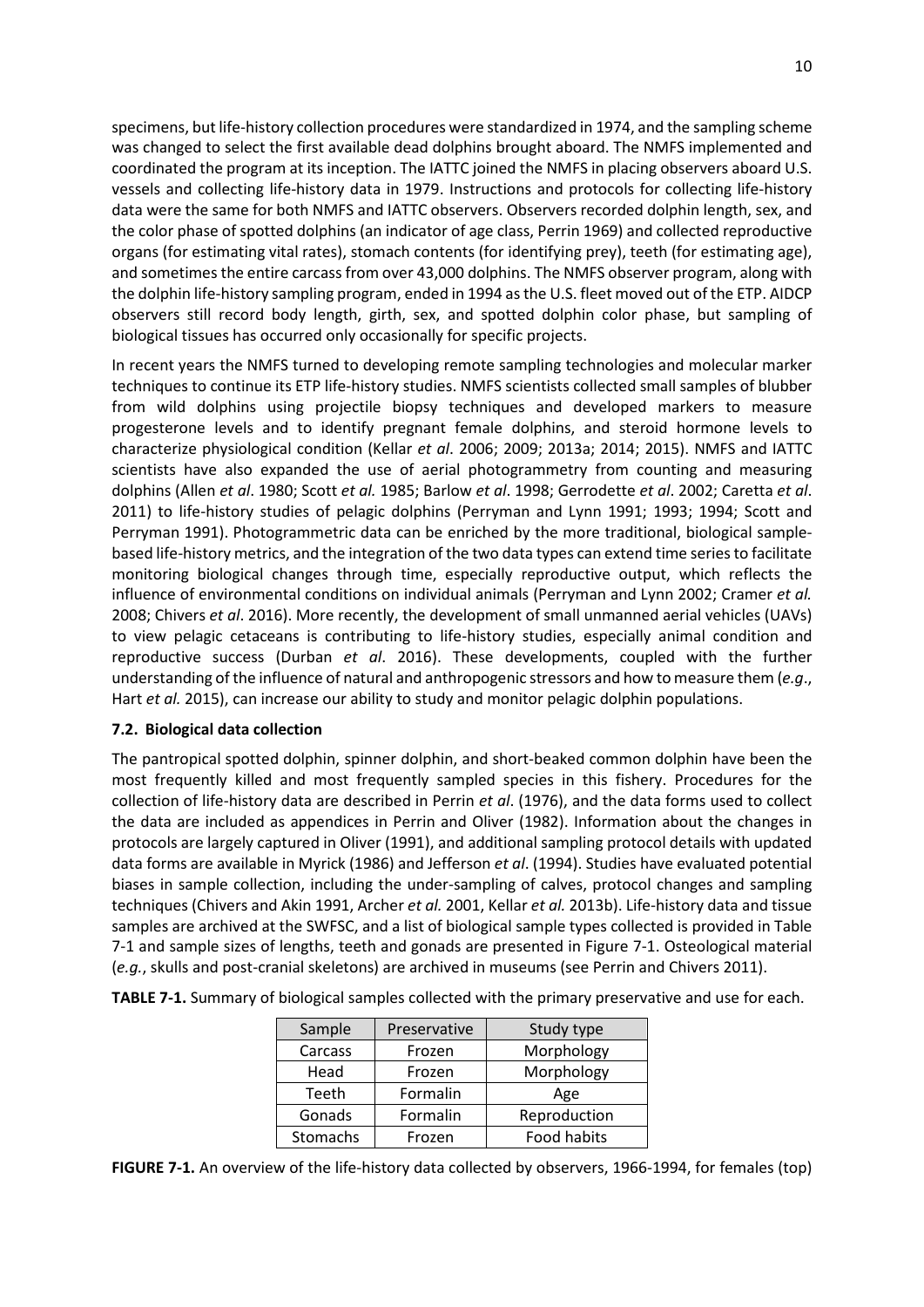and males (bottom) of the three most frequently killed species: pantropical spotted, spinner, and short-beaked common dolphins.



### <span id="page-11-0"></span>**7.3. Age-based studies**

The life-history studies of ETP dolphin species have provided age-based reproductive parameters. The combination of age and reproductive data can yield average ages at attainment of sexual maturity, an important life-table and population modeling input. Stock-specific age distributions (Figure 7-2) have revealed that some age classes are more vulnerable to the fishery than others. For example, the under-representation of calves in the age distributions has been investigated to further understand how the fishery might impact reproductive rates or juvenile survival of dolphin populations (*e.g*., Archer *et al*. 2001). The age distributions are also for population modeling and have been used to refine estimates of mortality and pre-exploitation abundance (Wade 1991, Wade 1993a, b, Wade 1995, Archer *et al*. 2004, Wade *et al*. 2007). For the latter, body length and spotted dolphin color phase have also been used as proxies for age (*e.g.*, Archer and Chivers 2002, Archer *et al*. 2004).

**FIGURE 7-2.** Age distributions for female pantropical spotted dolphins (n = 4,189), eastern spinner dolphins (n = 1,477 eastern (labeled "Spinner – E") and 1,201 whitebelly (labeled "Spinner – WB") and short-beaked common dolphin (n = 568). Aged specimens were collected between 1968 and 1993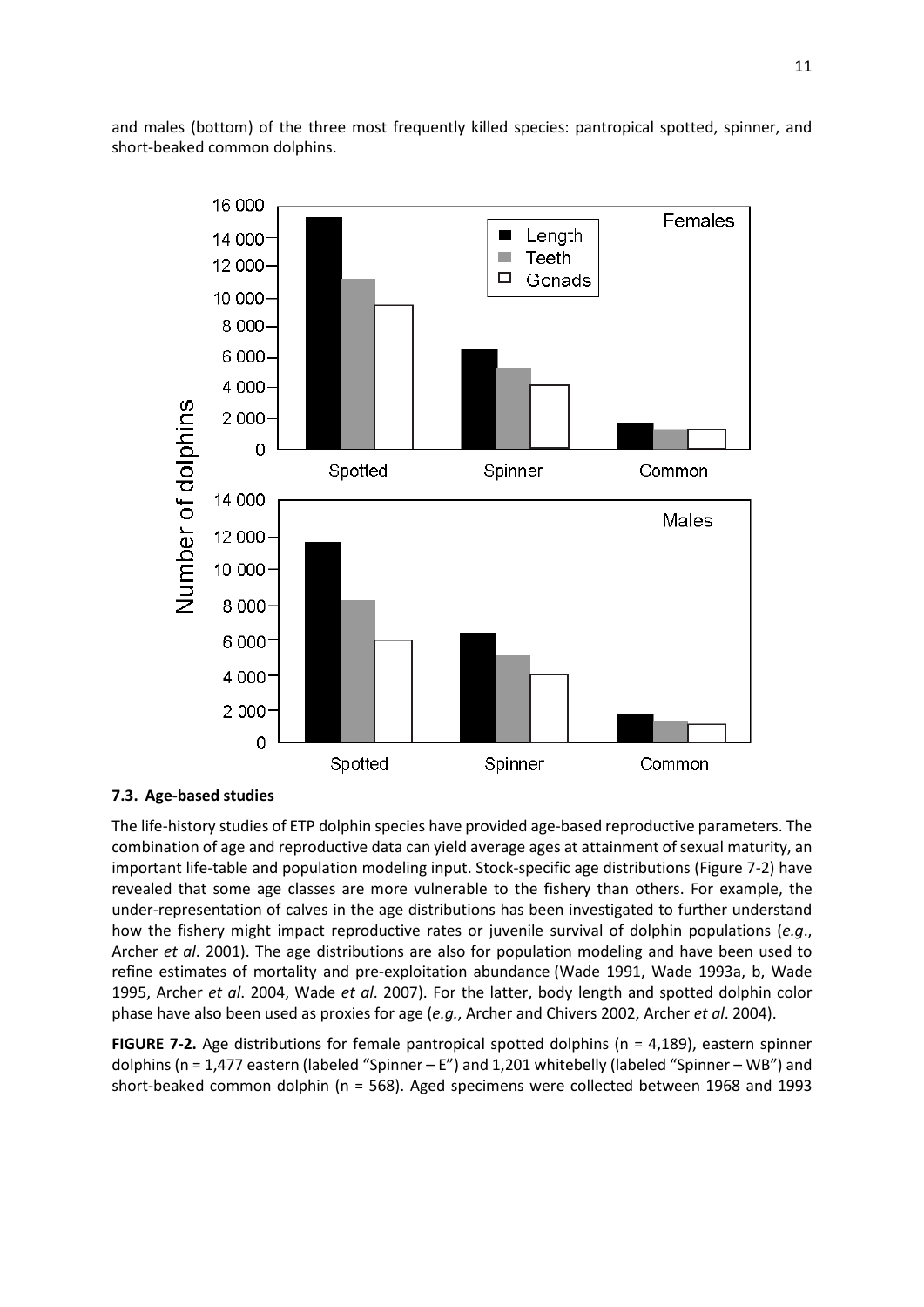

although most of those aged (68%) were collected between 1973 and 1977.

Age was determined by counting growth layer groups (GLGs) in the dentine and cementum of the prepared tooth sections (Myrick *et al*. 1983). GLGs have been interpreted as annual events based on conclusions from calibration experiments on captive Hawaiian spinner dolphins (Myrick *et al*. 1984) and known-age bottlenose dolphins (*Tursiops truncatus*) from the wild (Hohn *et al*. 1989; Hohn 1990), and this model continues to be considered the appropriate model for small delphinids (Hohn 1990; Hohn *et al.* 2016). Table 7-2 provides a summary of NMFS-archived tooth samples.

Hard tissues, such as teeth and bone, not only provide opportunities to estimate age from annual layering patterns, but can record the physiological condition of an individual at the time of deposition (Lieberman 1993). Across a range of mammalian species, including pinnipeds and cetaceans, Klevezal (1996) summarized structural changes in bone and teeth that correlate with weaning, changes in growth rate, and sexual maturation. Decreases in the width of annual growth layer groups (GLGs) have been shown to correspond to decreases in somatic growth rate with age. In particular, a notable change in GLG width in teeth has been shown to correlate with the onset of sexual maturation; that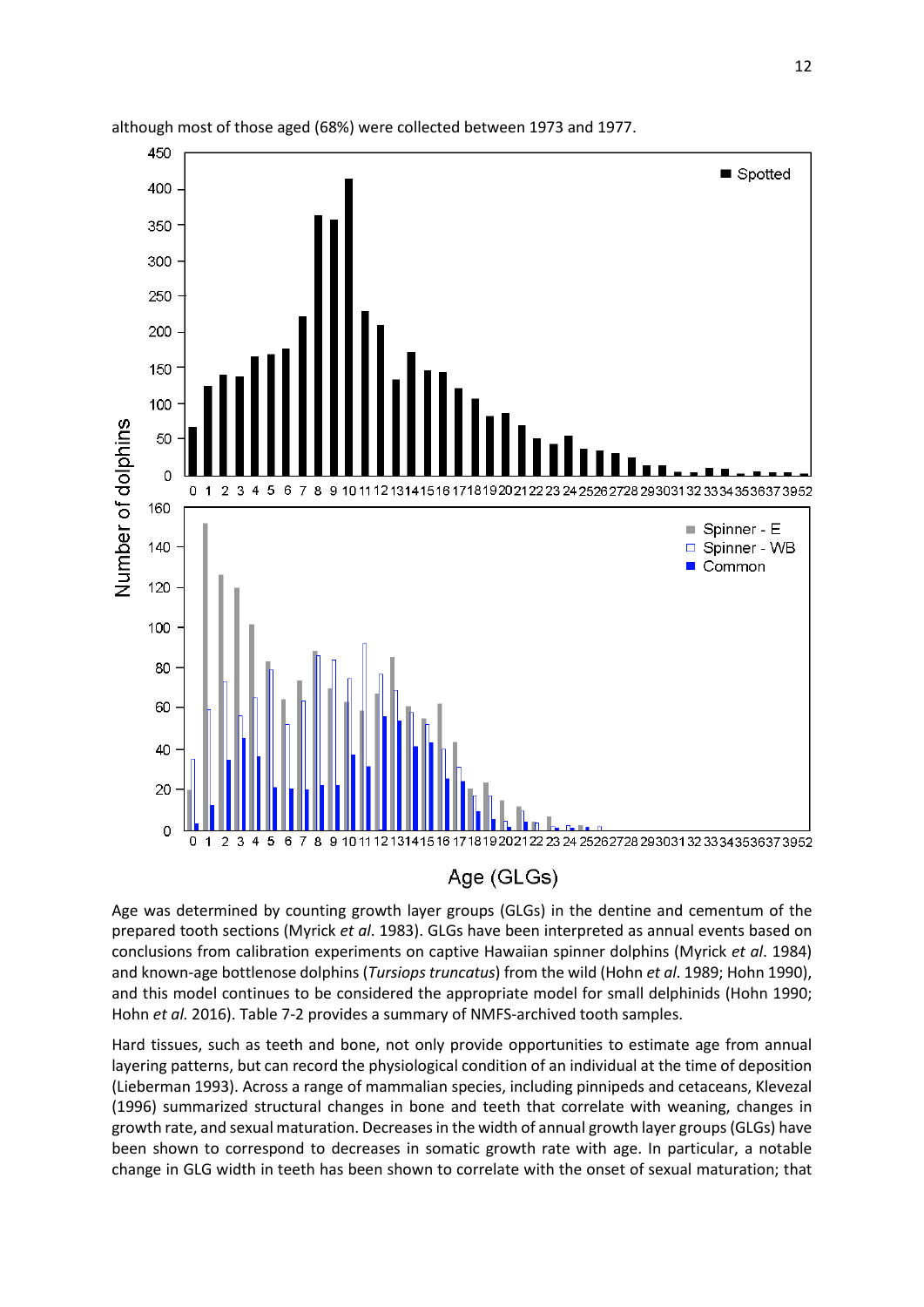change has been referred to as the transition zone, following terminology of Lockyer (1972) who identified a similar phenomenon in earplugs from baleen whales. Hohn (1980) identified an abrupt change in GLG width coincident with the decrease in growth rate in *Tursiops*. Markers that coincide with the onset of sexual maturation have been found in sperm whales, harbor porpoise and bottlenose dolphins (Gaskin and Blair 1977, Hohn 1980; Luque *et al.* 2013; Hohn, unpub. data). In spotted dolphins from the ETP, Klevezal and Myrick (1984) identified deeply stained bands occurring at the estimated age at sexual maturation, as well as marker lines in the teeth of females coinciding with the births of their young.

|               | S. attenuata | S. longirostris | D. delphis     | Annual totals |  |
|---------------|--------------|-----------------|----------------|---------------|--|
| 1966          | 2            | 0               | 1              | 3             |  |
| 1968          | 67           | 18              | 0              | 85            |  |
| 1969          | 10           | 10              | $\mathbf{1}$   | 22            |  |
| 1970          | 28           | 22              | $\overline{7}$ | 63            |  |
| 1971          | 205          | 165             | 94             | 464           |  |
| 1972          | 904          | 182             | 43             | 1,130         |  |
| 1973          | 2,074        | 1,246           | 303            | 3,623         |  |
| 1974          | 1,568        | 850             | 170            | 2,588         |  |
| 1975          | 298          | 1,136           | 155            | 1,590         |  |
| 1976          | 1,503        | 816             | 117            | 2,436         |  |
| 1977          | 1,662        | 666             | 314            | 2,642         |  |
| 1978          | 886          | 336             | 63             | 1,287         |  |
| 1979          | 883          | 318             | 230            | 1,432         |  |
| 1980          | 636          | 185             | 34             | 855           |  |
| 1981          | 575          | 240             | 95             | 913           |  |
| 1982          | 854          | 245             | 48             | 1,147         |  |
| 1983          | 309          | 178             | 36             | 527           |  |
| 1984          | 428          | 155             | 5              | 588           |  |
| 1985          | 900          | 400             | 95             | 1,395         |  |
| 1986          | 574          | 215             | 35             | 825           |  |
| 1987          | 1,316        | 677             | 88             | 2,082         |  |
| 1988          | 1,042        | 630             | 197            | 1,869         |  |
| 1989          | 1,718        | 1,080           | 310            | 3,109         |  |
| 1990          | 693          | 408             | 52             | 1,153         |  |
| 1991          | 145          | 63              | 41             | 249           |  |
| 1992          | 108          | 45              | 8              | 163           |  |
| 1993          | 20           | 9               | 6              | 36            |  |
| 1994          | 36           | 15              | 0              | 51            |  |
| <b>Totals</b> | 19,444       | 10,310          | 2,548          | 32,327        |  |

**TABLE 7-2.** Annual collection of dolphin teeth.

### <span id="page-13-0"></span>**7.4. Reproduction**

The reproductive characteristics (*e.g.*, pregnancy rates and calving interval) of the ETP dolphin populations impacted by the fishery have been published (Perrin *et al*. 1976, Perrin *et al*. 1977a; 1977b, Perrin and Henderson 1984; Hohn *et al*. 1985, Myrick *et al*. 1986, Chivers and Myrick 1993; Danil and Chivers 2007; Larese and Chivers 2009). Additional references present analyses of the biological data to estimate reproductive rates and/or population growth rates (Henderson *et al.* 1980, Reilly and Barlow 1986, Wade 1993b) and other biological characteristics of pelagic dolphin species, including organ weights (Perrin and Roberts 1972).

Gonads collected from individual dolphins were processed and examined at the SWFSC to determine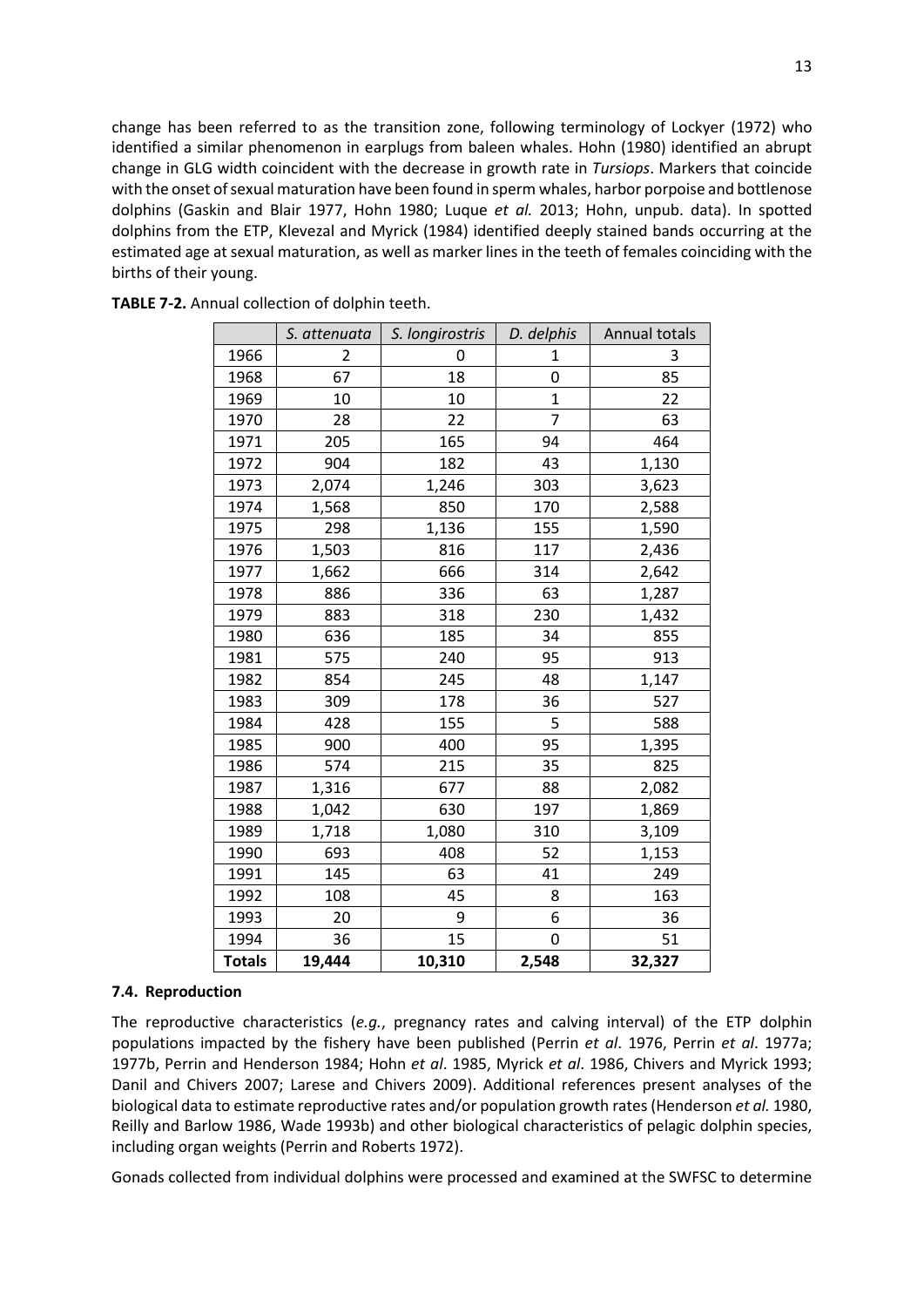reproductive maturity (Figure 7-3 and Table 7-3). In summary, the presence of one corpus or more in the ovaries indicates sexual maturity in females (see Perrin and Reilly 1984), and evidence of spermatogenesis in histologically prepared testes tissue indicates sexual maturity in males (*e.g*., Hohn *et al*. 1985). Details of the ovary processing techniques are in Akin *et al.* (1993). Proxies of sexual maturity using dolphin size and gonad weight (*e.g*., average length, or gonad weight at attainment of sexual maturity) have also been developed for use when gonads were not collected or examined.

**FIGURE 7-3.** Proportion of sexually immature and mature females identified by examination of ovaries collected by scientific observers, 1966-1994, for the three most frequently killed stocks: pantropical spotted dolphin (n = 9,035), eastern spinner dolphin (n = 1,894 "Spinner – E") and whitebelly spinner dolphin (n = 1,931 "Spinner – WB"), and short-beaked common dolphin (n = 993).



**TABLE 7-3.** Annual collection of gonads from male and female dolphins incidentally killed in the eastern tropical Pacific yellowfin tuna purse-seine fishery.

|      | S. attenuata | S. longirostris | D. delphis   | Annual totals |  |
|------|--------------|-----------------|--------------|---------------|--|
| 1966 | 2            | 0               | 0            | 2             |  |
| 1968 | 59           | 14              | 0            | 73            |  |
| 1969 | 6            | 10              | 0            | 16            |  |
| 1970 | 23           | 19              | $\mathbf{1}$ | 49            |  |
| 1971 | 190          | 131             | 84           | 424           |  |
| 1972 | 576          | 128             | 35           | 740           |  |
| 1973 | 1,342        | 698             | 244          | 2,386         |  |
| 1974 | 1,397        | 707             | 197          | 2,309         |  |
| 1975 | 813          | 1,013           | 139          | 1,967         |  |
| 1976 | 975          | 713             | 115          | 1,804         |  |
| 1977 | 925          | 374             | 297          | 1,600         |  |
| 1978 | 689          | 242             | 67           | 1,001         |  |
| 1979 | 799          | 282             | 214          | 1,297         |  |
| 1980 | 536          | 170             | 26           | 732           |  |
| 1981 | 487          | 178             | 86           | 757           |  |
| 1982 | 705          | 211             | 41           | 957           |  |
| 1983 | 215          | 107             | 24           | 349           |  |
| 1984 | 316          | 128             | 3            | 447           |  |
| 1985 | 718          | 313             | 82           | 1,114         |  |
| 1986 | 487          | 187             | 26           | 706           |  |
| 1987 | 1,098        | 573             | 80           | 1,755         |  |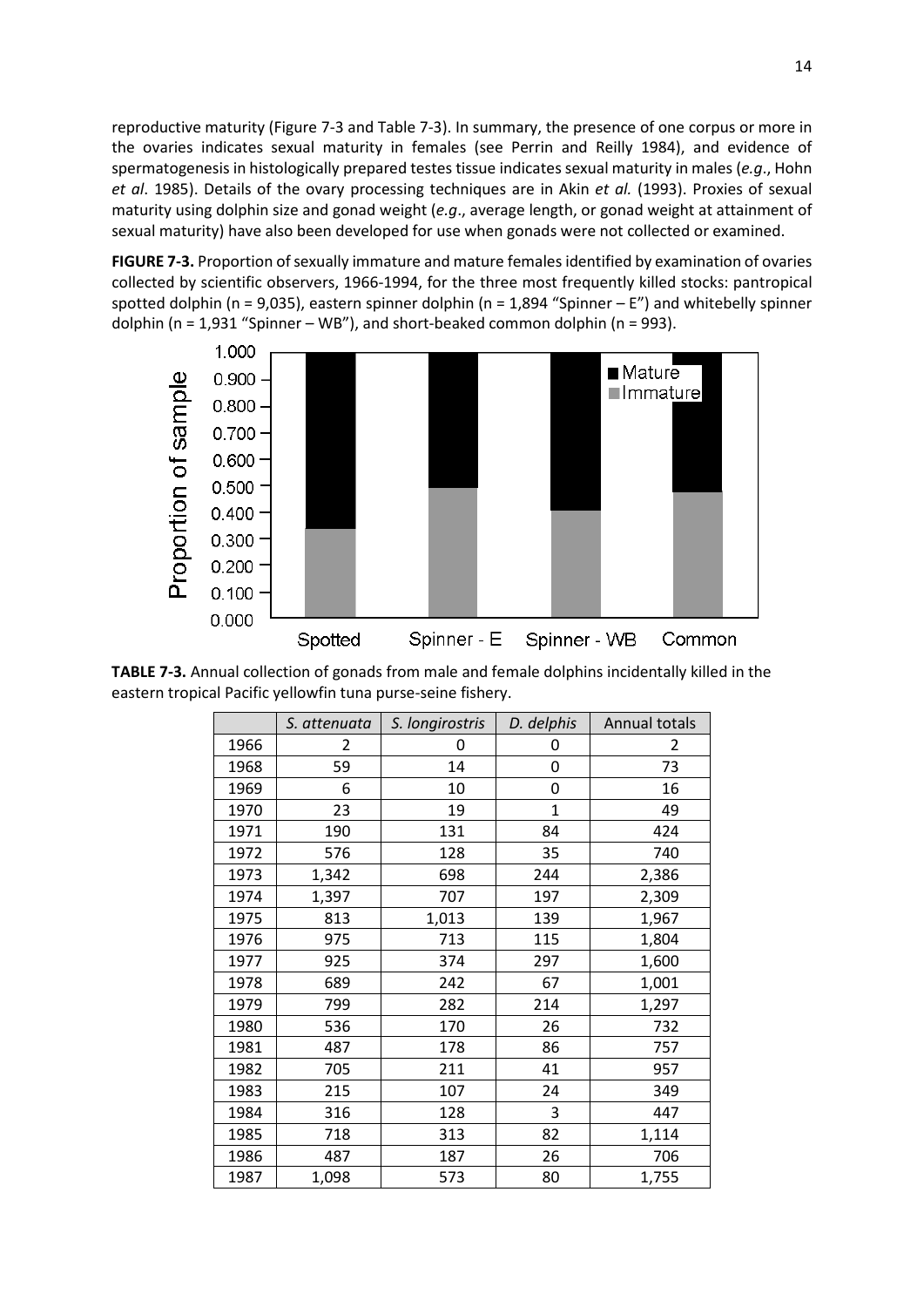|               | S. attenuata | S. longirostris | D. delphis | Annual totals |  |
|---------------|--------------|-----------------|------------|---------------|--|
| 1988          | 928          | 555             | 199        | 1,687         |  |
| 1989          | 1,471        | 927             | 301        | 2,712         |  |
| 1990          | 543          | 311             | 52         | 906           |  |
| 1991          | 103          | 41              | 40         | 184           |  |
| 1992          | 98           | 33              | 3          | 136           |  |
| 1993          | 19           | 9               | 5          | 34            |  |
| 1994          | 27           | 12              |            | 39            |  |
| <b>Totals</b> | 15,547       | 8,086           | 2,361      | 26,183        |  |

### <span id="page-15-0"></span>**7.5. Food habits**

Dolphin stomach contents were first collected during small-scale studies in the 1960s; Fitch and Brownell (1968) found a diverse number of prey species for several cetacean species and made inferences about feeding depths and times. Perrin *et al.* 1973 showed that yellowfin tuna, spotted dolphins, and spinner dolphins that were caught in the same sets by purse seiners had consumed some of the same prey items. Since then, food-habits studies conducted by the NMFS and the IATTC have greatly contributed to our understanding of overlaps in diet, feeding depths, feeding times, and ecology of yellowfin tuna and dolphin species (Roberts 1994; Robertson and Chivers 1997; Scott and Cattanach 1998; Scott *et al.* 2012), and apparent maternal changes in diet during lactation (Bernard and Hohn 1989). Food-habits studies have also provided information on community-level trophic interactions, the ecosystem linkages leading to tuna production, and the effect of climate variability on fisheries production in the ETP (Galván-Magaña 1999, Olson and Galván-Magaña 2002; Olson and Watters 2003, Dambacher *et al.* 2010; Hunsicker *et al.* 2012, Griffiths *et al.* 2013, Duffy *et al.* 2015). Stomach samples of generalist predators, such as dolphins and tunas, have also been used to infer changes in pelagic food webs on a scale that may affect the carrying capacity of the ecosystem and the status of populations (Olson *et al*. 2014).

Observers onboard purse seiners have collected stomachs from a subset of dolphins killed and available on the deck for biological sampling (Tables 7-4 and 7-5). Stomachs were stored frozen and later processed in a laboratory where they were weighed before and after removal of contents, and prey remains found in the forestomach were identified. An analysis of diet data of co-occurring yellowfin tuna and dolphins showed that the benefits of the tuna-dolphin association were not based on feeding advantages (Scott *et al.* 2012). Samples of muscle and liver tissues have also been collected on several purse-seine trips for stable isotope analyses. Stable carbon and nitrogen isotope ratios from samples of spotted and spinner dolphins and yellowfin tuna caught in the same purse-seine sets have been analyzed (Román-Reyes 2005). These analyses of stable carbon and nitrogen isotopes have provided a means of measuring trophic overlap that is integrated over a longer period than that indicated by stomach contents.

|      | S. attenuata | S. longirostris | D. delphis | Annual totals |  |
|------|--------------|-----------------|------------|---------------|--|
| 1971 |              |                 |            |               |  |
| 1973 |              |                 |            |               |  |
| 1975 |              |                 |            | 11            |  |
| 1976 |              |                 |            | 2             |  |
| 1977 | q            | 2               |            | 11            |  |
| 1978 | 33           | 5               | 3          | 41            |  |
| 1979 | 11           |                 | 4          | 16            |  |
| 1980 | 12           |                 |            | 13            |  |
| 1981 | ٩            | 5               | 1          | 15            |  |
| 1982 | 18           | 16              |            | 35            |  |

**TABLE 7-4.** Annual summary of dolphin stomachs collected for the NMFS with prey identified.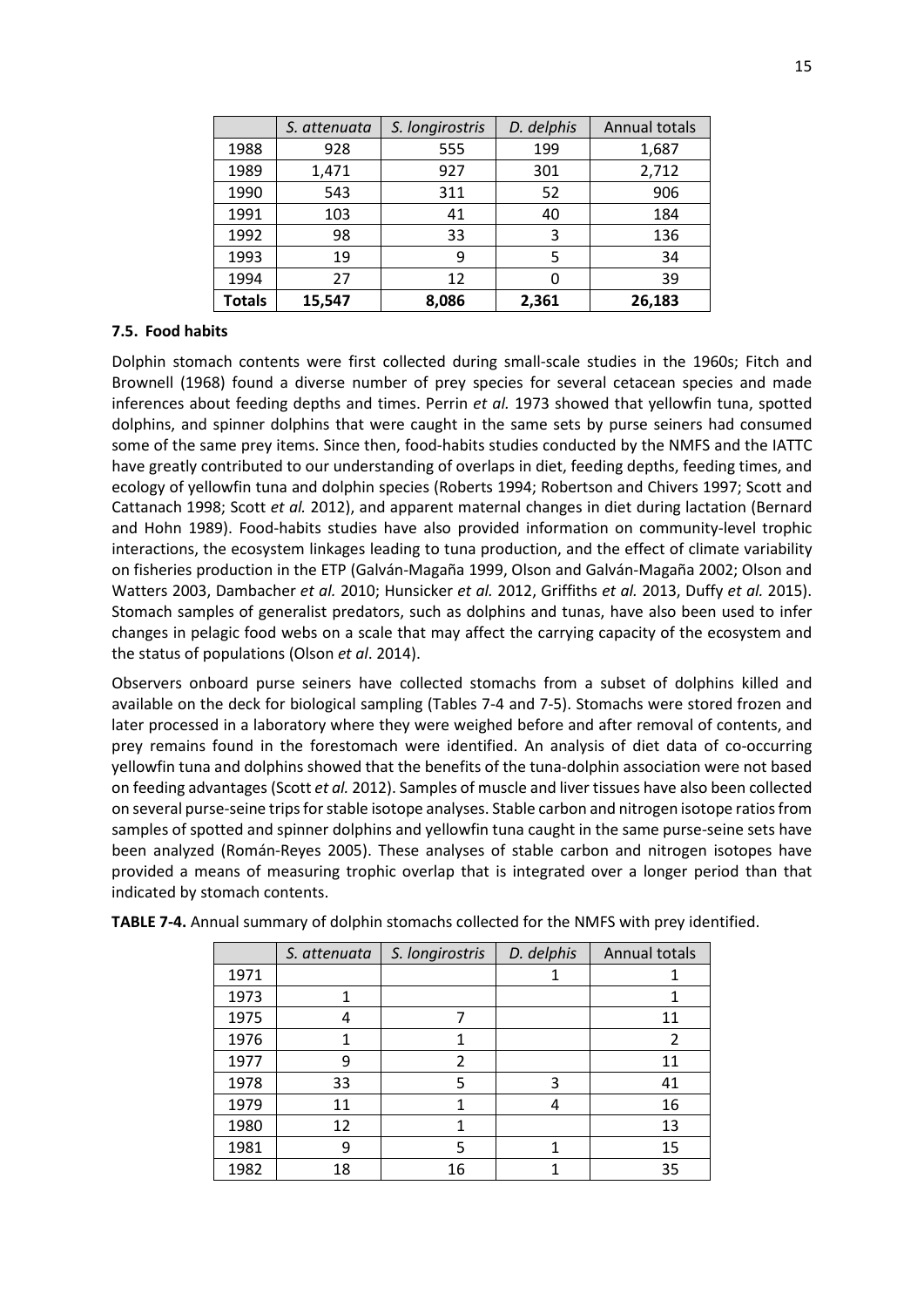|               | S. attenuata   | D. delphis<br>S. longirostris |    | Annual totals |
|---------------|----------------|-------------------------------|----|---------------|
| 1983          | 17             | 16                            |    | 33            |
| 1985          | 88             | 3                             |    | 91            |
| 1987          | 18             |                               |    | 18            |
| 1988          | $\overline{2}$ |                               |    | 3             |
| 1989          | 255            | 9                             | 1  | 265           |
| 1990          | 167            |                               |    | 171           |
| 1991          | 22             | 10                            |    | 32            |
| 1992          | 4              | $\overline{2}$                |    | 6             |
| 1993          | 10             |                               | 1  | 11            |
| <b>Totals</b> | 681            | 83                            | 12 | 776           |

| TABLE 7-5. Annual summary of dolphin stomachs collected for the IATTC with prey identified. |
|---------------------------------------------------------------------------------------------|
|---------------------------------------------------------------------------------------------|

|               | S. attenuata | S. longirostris | D. delphis | Annual totals |
|---------------|--------------|-----------------|------------|---------------|
| 1992          | 11           |                 |            |               |
| 1993          | 37<br>フフ     |                 |            |               |
| 1994          | 19           |                 |            |               |
| 2004          |              |                 |            |               |
| <b>Totals</b> | 68           |                 | 36         |               |

### <span id="page-16-0"></span>**7.6. Future life-history studies**

While the re-initiation of life-history sampling by observers has been encouraged by the Meeting of the Parties to the AIDCP [\(IATTC 2003,](http://www.iattc.org/Meetings/Meetings2003/Jun/_English/IRP-33-11a-SAB-terms-of-reference.pdf) [IATTC 2005a,](http://www.iattc.org/Meetings/Meetings2005/Jun/_English/SAB-02-Jun-2005-Minutes.pdf) [IATTC 2005b\)](http://www.iattc.org/Meetings/Meetings2005/Oct/_English/MOP-14-Minutes-Oct-2005.pdf), and an updated research design was presented in 2017 [\(IATTC](http://www.iattc.org/Meetings/Meetings2017/AIDCP-36/PDFs/Docs/_English/MOP-36-06_Research-proposals-by-IATTC-staff.pdf) 2017), the necessary funding has yet to be made available. However, because current mortality is so low, the data collection would need to be long-term and continuous to gather a sample size adequate to compare with older data, and to provide ongoing monitoring of the population in the future. The observer collections could supply samples for all the above lifehistory projects: osteological, age estimation, reproduction, and food habits.

Sampling of free-ranging dolphins can also be done by combining projectile biopsy techniques and molecular-marker quantification or using photogrammetry to evaluate reproductive output, body condition, and potential exposure to stressors. This type of sampling has typically been a part of the suite of fishery-independent studies conducted by NMFS during cetacean and ecosystem surveys.

### <span id="page-16-1"></span>**8. ECOSYSTEM RESEARCH**

Ecosystem research employs both biotic and abiotic information to facilitate the interpretation of dolphin population trends detected by abundance surveys, and provide an ecosystem context for understanding the biological basis of dolphin distribution and abundance. Ecosystem approaches have been used to estimate the environmental impact of different fishery methods (Edwards and Perkins 1998; Hall 1998; Hall *et al.* 2000; Gerrodette *et al*. 2012). Habitat models have been used to study species distribution, risk assessment, and multi-species symbiotic association between yellowfin tuna, spotted and spinner dolphins, and seabirds (Reilly 1990; Ballance *et al*. 2006; Redfern *et al.* 2008; Forney *et al.* 2012). Environmental data has been used to explain dolphin abundance trends (Reilly *et al*. 2005) and the association of tuna and dolphins (Scott *et al*. 2012).

Ecosystem sampling has been a part of the NMFS cetacean line-transect surveys conducted since 1986. The types of data collected during these surveys are listed in Table 8-1, and the sample sizes collected are listed in Table 8-2. Observers aboard purse seiners collect sea-surface temperatures, at least once daily. NOAA's [National Centers for Environmental Information](https://www.ncei.noaa.gov/) also compile and make accessible a large amount of oceanographic data collected from research vessels, satellites, and buoys. All these data can assist in interpreting trophic relationships in the ETP.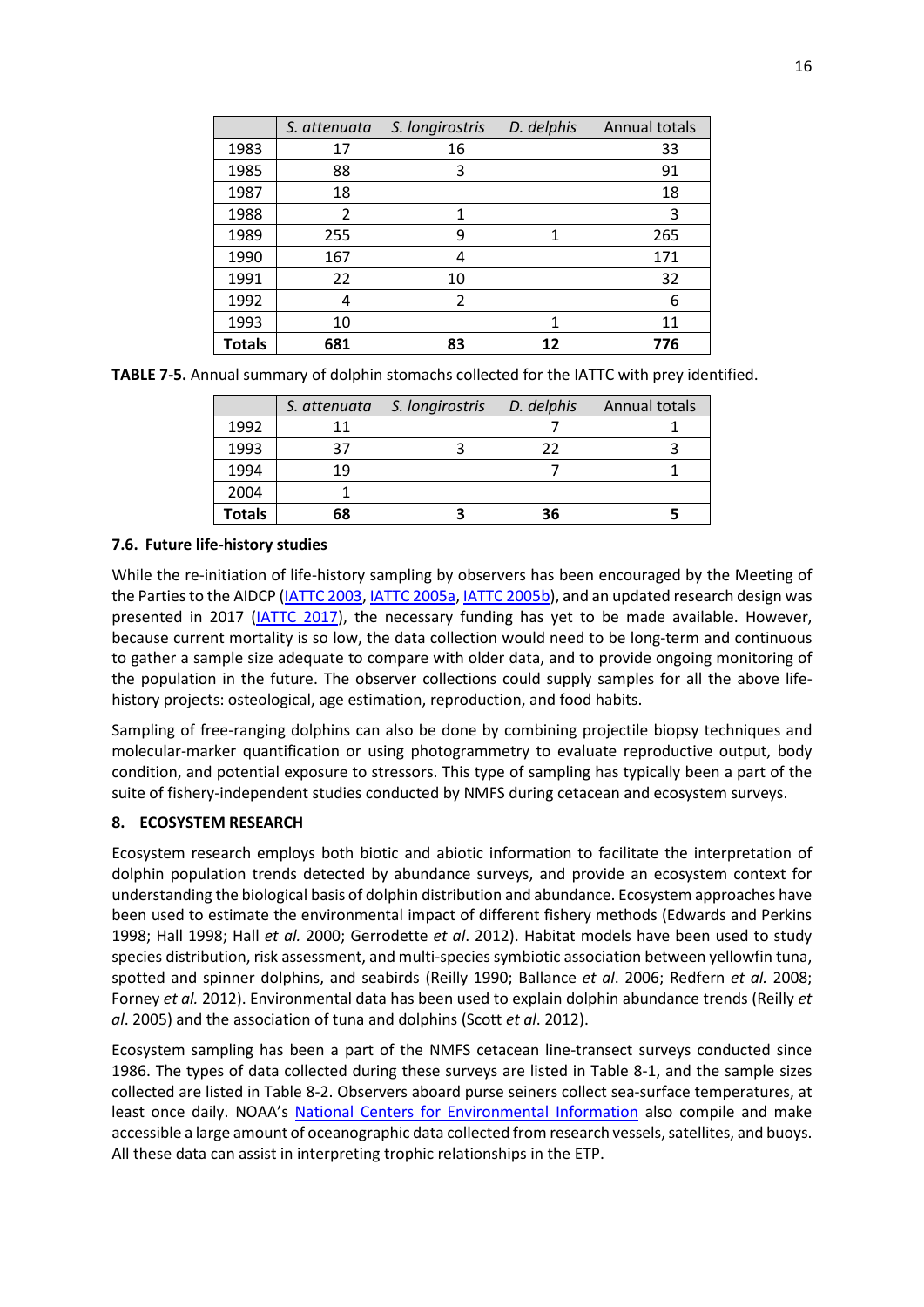| Sampling method               | Data/Description                                                         |
|-------------------------------|--------------------------------------------------------------------------|
| <b>XBT</b>                    | Temperature profile                                                      |
| <b>CTD</b>                    | Temperature/salinity profile                                             |
| Hydrocast                     | Chlorophyll/phaeophytin, <sup>14</sup> C primary productivity, salinity, |
|                               | nutrients                                                                |
| <b>Bucket and CTD surface</b> | Surface chlorophyll                                                      |
| bottle samples                |                                                                          |
| <b>TSG</b>                    | Continuous surface temperature and salinity                              |
| Flow-through fluorometry      | Continuous surface fluorescence                                          |
| <b>ADCP</b>                   | Current strength and direction                                           |
| Multi-frequency               | Macrozooplankton and fish biomass indices                                |
| acoustic backscatter          |                                                                          |
| Towed nets: manta, bongo,     | Plankton, larval fish, Halobates                                         |
| ring net, IKMT                |                                                                          |
| Dipnet                        | Flyingfish, myctophids, squids                                           |
| Visual 300-meter strip        | Seabirds, marine turtles, flyingfish                                     |
| transect survey               |                                                                          |
| Visual line-transect survey   | Cetaceans (in addition to focal dolphin stocks), marine turtles,         |
|                               | seabird feeding flocks                                                   |
| Small boat captures for       | Stomach, blood, skin, ectoparasite samples, ultrasound images,           |
| marine turtles                | satellite tracks, morphological measurements                             |

**TABLE 8-1.** Ecosystem data collected on NMFS cetacean and ecosystem assessment surveys.

**TABLE 8-2.** Sample sizes collected for ecosystem variables on NMFS cetacean and ecosystem assessment surveys.

|      | <b>XBT</b> | <b>CTD</b> | Chl     | PP                       |                              | Net tows                     |                          |         | <b>Turtles</b> |
|------|------------|------------|---------|--------------------------|------------------------------|------------------------------|--------------------------|---------|----------------|
|      | drops      | casts      | samples | samples                  | Manta                        | <b>Bongo</b>                 | Other                    | samples | counted        |
| 1986 | 1144       | 294        | 3763    |                          | $\qquad \qquad \blacksquare$ |                              | $\overline{\phantom{a}}$ | 778     | 1041           |
| 1987 | 1160       | 280        | 1927    | $\overline{\phantom{a}}$ | 178                          | -                            | $\overline{\phantom{a}}$ | 1663    | 249            |
| 1988 | 835        | 352        | 3613    | $\overline{\phantom{a}}$ | 149                          | $\qquad \qquad \blacksquare$ | $\overline{\phantom{a}}$ | 1077    | 165            |
| 1989 | 778        | 352        | 3552    |                          | 166                          | -                            |                          | 1107    | 574            |
| 1990 | 809        | 368        | 4448    | 1180                     | 175                          | -                            | $\overline{\phantom{a}}$ | 1428    | 279            |
| 1992 | 196        | 430        | 1916    | 735                      | 116                          | $\overline{\phantom{0}}$     | $\overline{\phantom{a}}$ | 1218    | 847            |
| 1998 | 895        | 547        | 6779    | 1858                     | 261                          | 167                          | 89                       | 3341    | 1443           |
| 1999 | 655        | 393        | 4668    | 1306                     | 196                          | 69                           | 78                       | 2161    | 1001           |
| 2000 | 659        | 412        | 4837    | 1382                     | 193                          | 166                          | 88                       | 2861    | 940            |
| 2003 | 736        | 371        | 2244    |                          | 158                          | 156                          | $\overline{\phantom{a}}$ | 3725    | 2141           |
| 2006 | 526        | 297        | 3409    |                          | 187                          | 147                          | $\overline{\phantom{a}}$ | 3818    | 361            |

<span id="page-17-0"></span>While oceanographic variation is expected on seasonal and interannual scales that affect dolphin distribution or reproductive output, climate change may bring about longer-term changes. Predictive models of responses to climate change - in distribution or abundance - are likely applications of ecosystem research data in future work.

#### **9. POPULATION STRESS INDICATORS**

Indices of population condition could potentially be developed from individual stress markers as an ancillary measure of population status. A series of studies was conducted by NMFS during 1999-2001 to determine whether fishery-related stress can be detected, whether stress is a possible mechanism to explain mortality and/or reproductive suppression, and whether stress could affect dolphin population status (Reilly *et al*. 2005). During the CHESS research cruise (Forney *et al*. 2002; St. Aubin *et al.* 2013) blood samples were collected to look for biochemical signs of stress in dolphins that were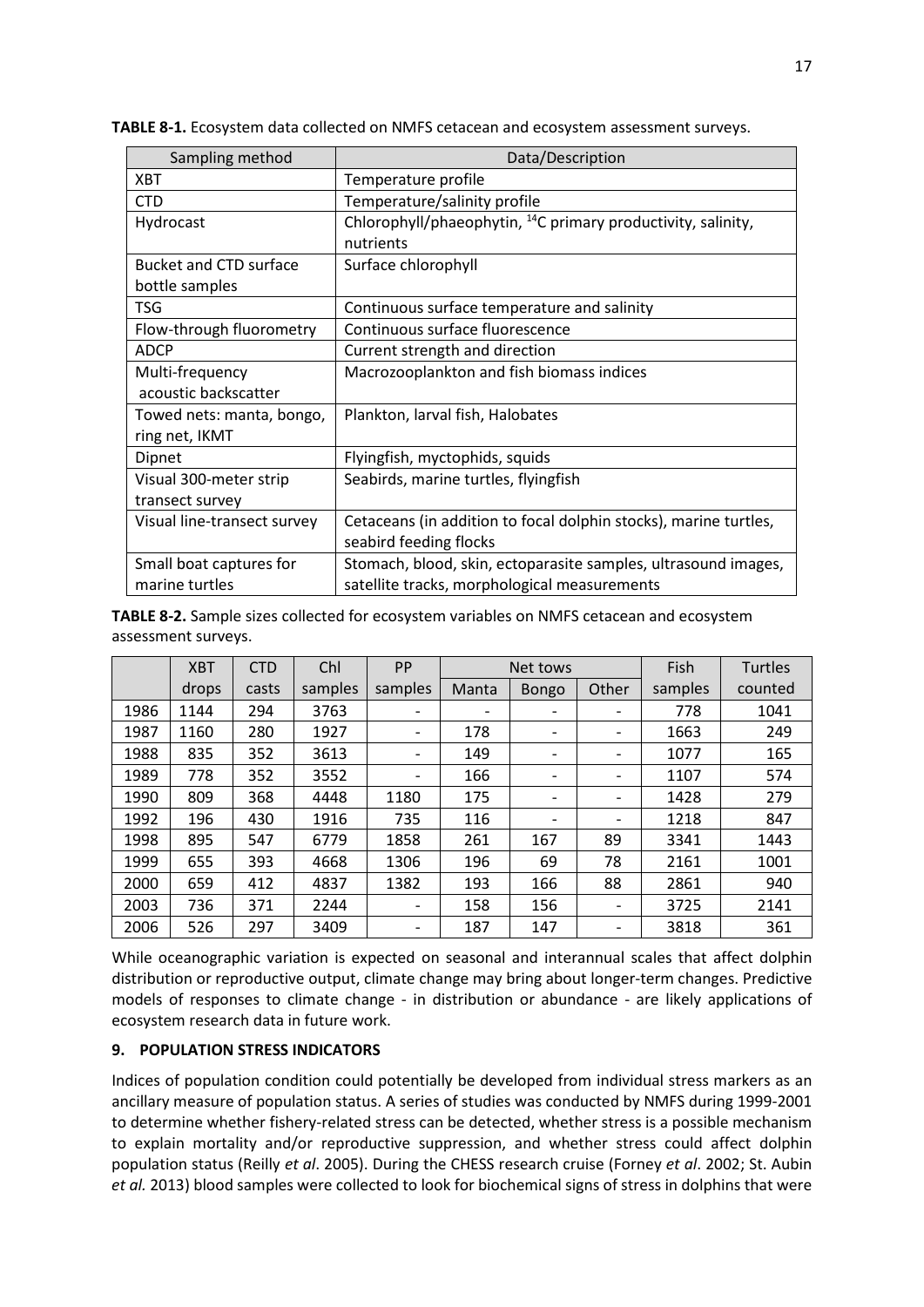chased and encircled during tuna purse-seiner operations. A necropsy study to find indications of stress-related mortality was undertaken by NMFS (Cowan and Curry 2002). Mechanisms of stressrelated mortality and injury (*i.e*., cardiac injury) were identified and described in the sampled dolphins, but sample sizes from the stress studies were too low to conclude whether population-level effects were occurring (Table 9-1). Additionally, biopsy skin samples were collected during NMFS research cruises and examined for potential stress-responsive proteins. However, recent developments to quantify steroid hormones have provided a newer tool to evaluate exposure to potential stressors (Kellar *et al.* 2015).

| Study                   | Study years | <b>Results</b>                                                                                        |  |  |
|-------------------------|-------------|-------------------------------------------------------------------------------------------------------|--|--|
| Cowan and Curry (2002)  | 1999-2001   | Conducted necropsies for stress-related injuries                                                      |  |  |
| St. Aubin et al. (2013) | 1999-2001   | Collected hematology and serum chemistry data from<br>live dolphins encircled using a purse-seine set |  |  |

**TABLE 9-1.** Sampling for stress-related studies.

These studies could be expanded to gather greater sample sizes. Prior to additional studies, however, preliminary research would be necessary to:

- a. establish a direct relationship between any individual-dolphin stress metric and population condition or status (*e.g*., Kellar *et al*. 2015);
- b. establish if stress measures could be differentiated between general stress, the cumulative effects of all possible stressors, and stress specific to fishery operations;
- **c.** establish a sampling design and sample size requirement.

## <span id="page-18-0"></span>**10. POTENTIAL METHODS FOR MONITORING DOLPHIN POPULATION STATUS**

## <span id="page-18-1"></span>**10.1. PIT tags**

In 2005, the IATTC and NMFS proposed development of Passive Integrated Transponder (PIT) tags to study dolphin-purse-seine interactions, as well as dolphin movement and abundance [\(IATTC](http://www.iattc.org/PDFFiles2/SAB-2-08a-Dolphin-tagging.pdf) 2005c). It was anticipated that purse-seine vessels would be used in the initial tagging phase of such a project, as well as for subsequent tag detections. A dolphin is "marked" with an internally implanted PIT tag (thus reducing tag loss) and "resighted" when a tag reader detects the presence of the PIT tag. It was proposed that research be conducted on the viability and practicality of mounting tag readers inside the floats of the purse-seine corkline at the apex of the backdown channel. This could allow for automatic detection and identification of any tagged dolphins that were encircled and released from tuna purse-seine nets during normal fishing operations. The proposal was not developed further, however. Some issues that would need to be considered if such a project were to be initiated include:

- a. Improving the detection range of tag readers so that tagged animals at the surface can be detected when passing over the purse-seine corkline located at 1-2 m below the surface;
- b. Development of tag readers that would be rugged enough to pass through the power block when the purse-seine net is rolled;
- c. Tag loss rates and detection probabilities are unknown and would need to be estimated;
- d. A sampling design would need to be developed;
- e. Customized data processing software may need to be developed.

As with other tagging options that might utilize the fishery to obtain resightings (recaptures), it would be necessary to establish that non-random resighting probabilities could be evaluated, and, if necessary, taken into consideration during data analysis through modeling (see Lennert-Cody *et al.* 2016).

## <span id="page-18-2"></span>**10.2. Acoustic telemetry tags**

Acoustic telemetry has been used to monitor movement and behavior of a variety of taxa in the marine environment (Cooke *et al*. 2004; Hussey *et al*. 2015; McGowan *et al.* 2017). However, its use for mark-recapture with dolphins, particularly where "resightings" were to be obtained from receivers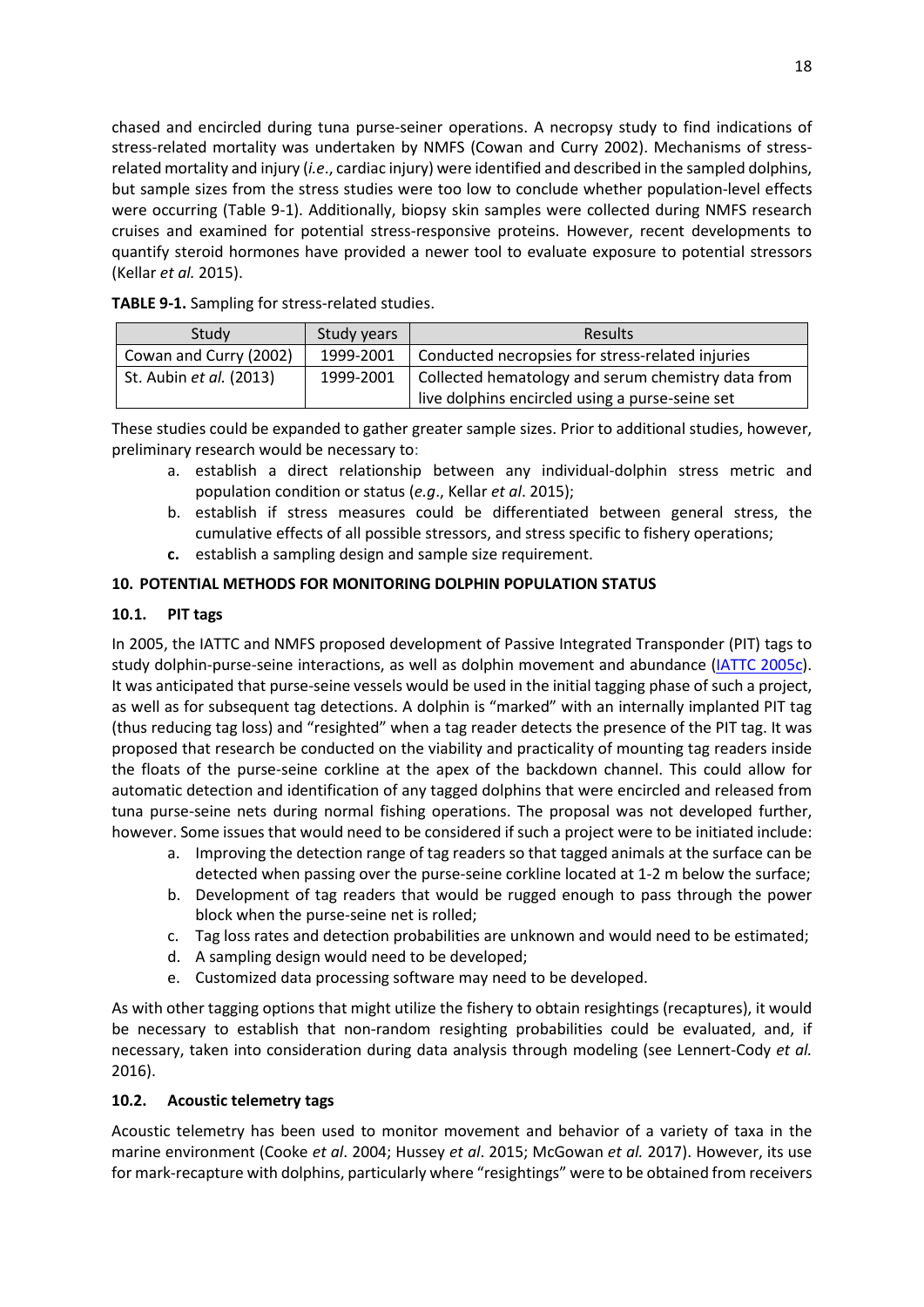aboard tuna vessels, would be non-conventional, and, as a result, a research and development phase would be necessary to ascertain the feasibility of this tagging option. As with PIT tags, dolphins would need to be captured to be tagged with acoustic tags, and thus it is anticipated that purse-seine vessels would be used in the initial tagging phase of such a project, as well as for subsequent tag detections. However, high-frequency tags (*e.g*., 180 kHz) that are above the dolphins' hearing range would be required. Detection ranges for high-frequency transmitters are relatively short; if used aboard tuna vessels, high-frequency receivers might be incorporated into the corkline of the backdown channel or positioned in some other manner near the apex of the backdown channel. Depending on the level and frequency range of vessel noise, the water temperature, and any objects blocking the receiver, highfrequency receivers might have detection ranges of tens of meters. Some issues that would need to be considered during a research and development phase include:

- a. Receiver frequency, taking into consideration hearing range of dolphins, vessel noise, detection distance, and options for receiver placement;
- b. Receiver sensitivity to physical damage (stock receivers cannot withstand much physical abuse, *e.g*., as might happen when the corkline passes through the power block);
- c. Tag delay time to optimize individual tag detection when multiple tagged animals are present in the purse-seine net;
- d. Estimates of tag loss rates and tag detection probabilities;
- e. A sampling design would need to be developed;
- f. Any customized data processing that might be necessary (*e.g*., to filter vessel noise).

With current receivers, data can be recovered remotely, and this could be done when the vessel was in port so as not to interfere with normal fishing operations. Depending on the receiver sampling rate, battery life might be roughly one year or more. As with other tagging options that might utilize the fishery to obtain resightings or recaptures, it would be necessary to establish that non-random recapture probabilities could be evaluated, and if necessary, taken into consideration during data analysis through modeling (Lennert-Cody *et al.* 2016).

### <span id="page-19-0"></span>**10.3. Close-kin genetics**

Genetic mark-recapture techniques (*e.g.,* Pearse *et al*. 2001) and "close-kin analysis" methods (*e.g.,*  Skaug 2001; Bravington *et al*. 2014) use genetic information to estimate abundance. Mark-recapture methods require an initial sample for marking and a subsequent recapture sample; close-kin methods require sampling of both adults and juveniles, with sampling of juveniles being independent of that of adults. Both methods require genetic markers for dolphin species to be developed, and require genetic analyses in the laboratory. Recently, a more general close-kin method has been formulated, which does not necessarily require parent-offspring pairs, but will also work with half-sibling pairs (Bravington *et al*. 2016). These genetics-based methods can also provide additional information on genetic structure of the population.

Mark-recapture genetics methods could involve a random sampling design to collect the initial samples using either research vessels or dedicated purse seiners, and collect the follow-up (recapture) samples on commercial vessels during normal operations. This would require assistance from the purse seiner crew and/or would require the observers to perform additional duties, perhaps at the expense of some of the data currently collected. Based on genetics literature and the 2006 estimates of dolphin abundance, tissue samples from about 10,000 northeastern offshore spotted dolphins would need to be collected during each phase for the mark-recapture study; for close-kin (parentoffspring) analysis, samples from about 6,000 animals would be required in the first year, but perhaps fewer samples in subsequent years.

The Workshop Report [\(Johnson](https://www.iattc.org/PDFFiles/SpecialReports/_English/No.22-2018-JOHNSON%20KELLI%20FAYE,%20Andre%20E.%20Punt%20and%20Cleridy%20E.%20Lennert%20Cody_Report%20of%20the%20workshop%20on%20methods%20for%20monitoring%20the%20status%20of%20ETP%20dolphin%20population) *et al*. 2018) proposed a 5-year program to collect genetic samples from 50,000 dolphins (Table 10-1) using genetic and close-kin mark-recapture methods. The target of 50,000 dolphins per stock was based on a 20√*N* rule-of-thumb estimate (where *N* = population size) and assumes an upper limit of about 30 animals could be biopsied per set (based on results achieved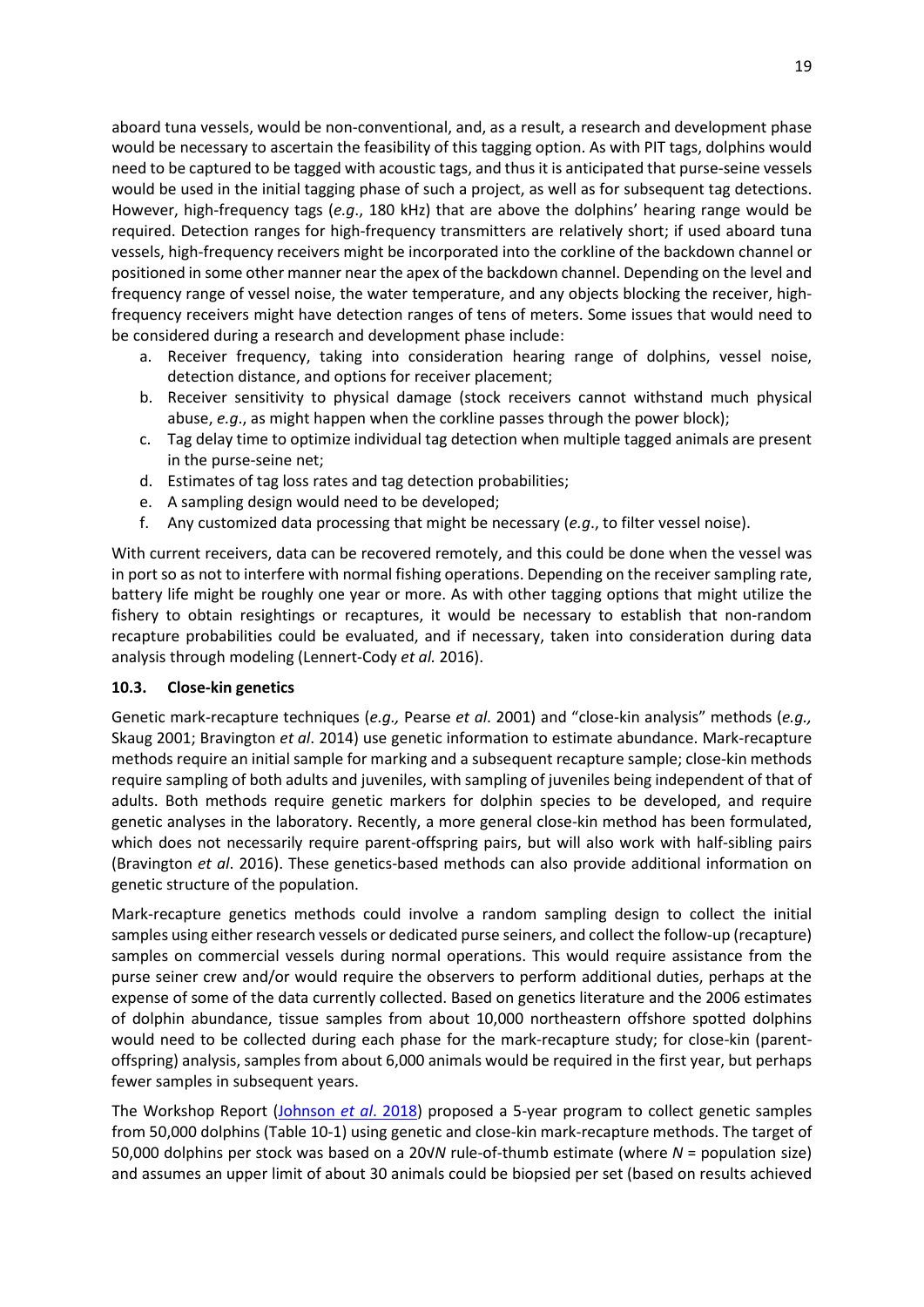during the NMFS CHESS cruise; Forney *et al*. 2002) from 300-360 sets (10-12 trips) per year, and that a random sampling effort is spread throughout the ETP fishing grounds and throughout the year, yielding about 10,000 samples per year. In addition to the normal observer aboard the selected seiners, 1-2 additional scientists would be required aboard to biopsy the dolphins and store the samples.

**TABLE 10-1.** Proposed sampling scheme for conventional and close-kin genetic mark-recapture estimation (Table 4 in [Johnson](https://www.iattc.org/PDFFiles/SpecialReports/_English/No.22-2018-JOHNSON%20KELLI%20FAYE,%20Andre%20E.%20Punt%20and%20Cleridy%20E.%20Lennert%20Cody_Report%20of%20the%20workshop%20on%20methods%20for%20monitoring%20the%20status%20of%20ETP%20dolphin%20population) *et al*. 2018).

| Yearl                           |       |       |       | 4     |       |
|---------------------------------|-------|-------|-------|-------|-------|
| New marked                      | 2,500 | 2,500 | 2,500 | 2,500 | 2,500 |
| Surviving marked                |       | 2,350 | 4,559 | 6,635 | 8,587 |
| Recaptures                      |       | 8     | 15    | 22    | 29    |
| Cumulative recaptures           |       | 8     | 23    | 45    | 74    |
| CV $(\tilde{N})$ - conventional |       | 0.36  | 0.21  | 0.15  | 0.12  |
| - close-kin                     |       | 0.25  | 0.15  | 0.11  | 0.08  |

## <span id="page-20-0"></span>**10.4. Abundance surveys using long-range Unmanned Aerial Vehicles (UAVs)**

UAVs have not previously been used in the ETP, although they present a potential method for covering large areas such as the ETP. UAVs have been tested in Arctic surveys by a NOAA-led consortium of researchers and agencies (Megan Ferguson, cited in [Johnson](https://www.iattc.org/PDFFiles/SpecialReports/_English/No.22-2018-JOHNSON%20KELLI%20FAYE,%20Andre%20E.%20Punt%20and%20Cleridy%20E.%20Lennert%20Cody_Report%20of%20the%20workshop%20on%20methods%20for%20monitoring%20the%20status%20of%20ETP%20dolphin%20population) *et al.* 2018). This study compared observer estimates from manned flights *vs*. imagery estimates from both the manned flight and UAV flights. Beluga whale density estimates from observer data were greater than from the imagery data. While the UAVs do not put human life at risk in hazardous environments, the cost of the survey plus imagery analysis was greater than manned flights. Many questions need to be answered to assess the usefulness of this method and design a survey for the ETP. Among them are:

- a. Are the ranges of the UAVs sufficient to cover the ETP, particularly the offshore areas?
- b. What is the optimal speed and altitude for both detecting dolphin herds and covering an effective trackline?
- c. Is the camera resolution high enough to detect and to count individual dolphins and identify species in the imagery?
- d. Upon detection of a herd, could the UAV be instructed to circle the herd to gather size information or would it have to continue along the trackline?
- e. What are the safety issues of flying an unmanned UAV in areas where purse seiner-based helicopters operate?
- f. If a UAV survey is feasible, what would the survey cost?

### <span id="page-20-1"></span>**10.5. Passive acoustic monitoring**

Marine mammal vocalizations can be recorded by passive acoustic data monitoring systems, and have been used to estimate indices of relative and absolute abundance, in addition to studying species occurrence and seasonal distribution (Heinemann *et al*. 2015). Acoustic surveys have potential advantages over visual surveys because visual surveys are limited by environmental conditions, daylight, and visual detection range. Acoustic data can be collected by acoustic sensors on moored platforms (bottom or surface mounted arrays), towed arrays, and autonomous platforms (buoyancydriven gliders and floats, free-drifting systems, wind/wave-powered vehicles). For ETP dolphin species, buoyancy-driven gliders and floats may offer the greatest potential. The size of the survey area, water depth and vessel traffic would make collection of acoustic data with moored platforms logistically challenging. The principal use of towed arrays has been to supplement data collected during visual line-transect surveys of species with long dive times. Therefore, towed arrays would not be expected to reduce visual line-transect survey effort or costs when the primary objective of such surveys is to estimate abundance of *Stenella* and *Delphinus* stocks. Because data collected by towed arrays can be compromised by flow noise, ship noise, electronic noise and frequent changes in ship course and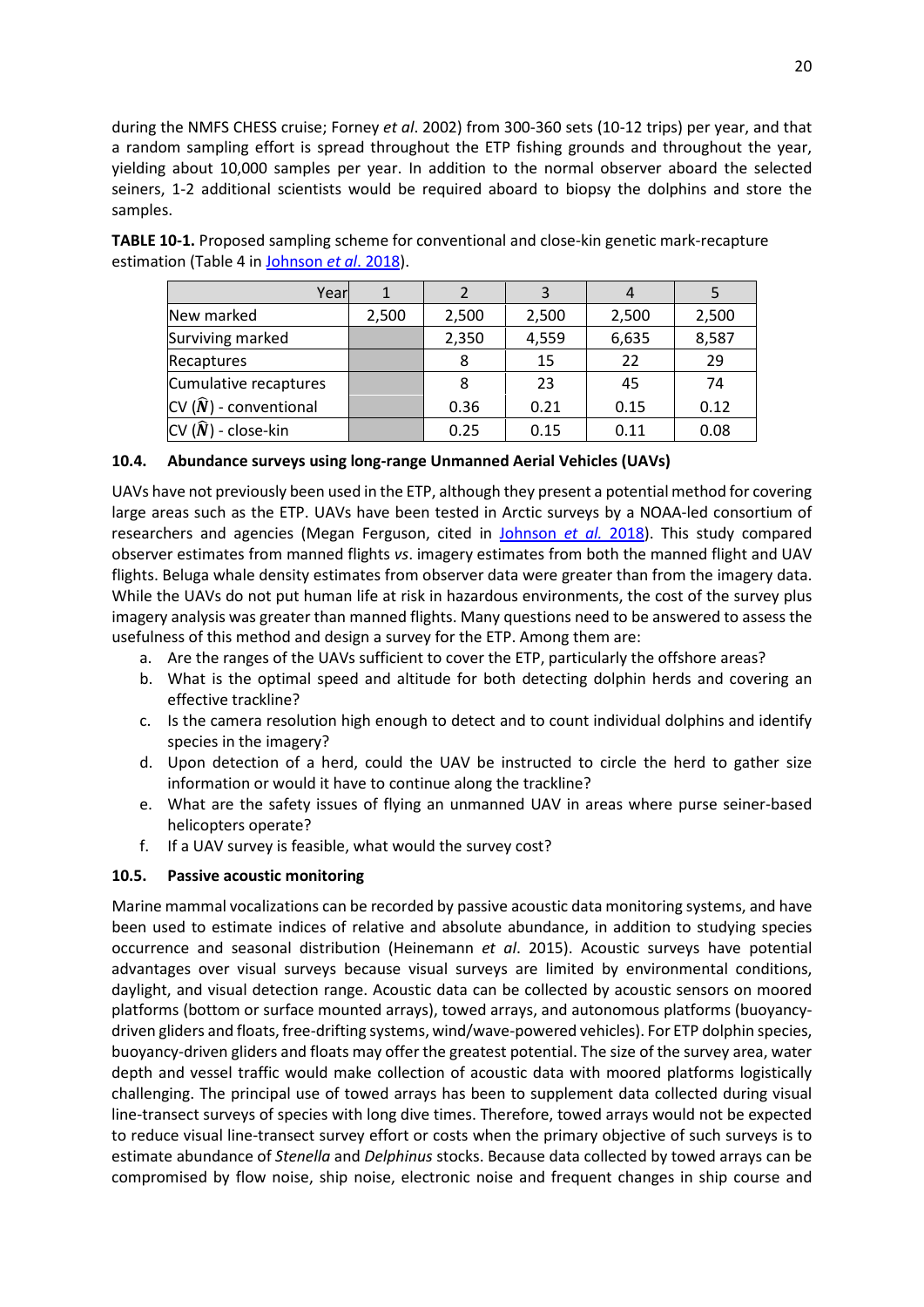speed, towed arrays would not be expected to perform well when towed behind commercial vessels. Free-drifting systems are hydrophone recorders tethered to surface floats (surface drifters) or designed to sink to a desired depth and drift with currents at that depth (buoyancy drifters). Windand wave-powered vehicles are still in the development/testing phase.

Species identification from acoustic data requires libraries of species-specific vocalization repertoires that cover different ecological and social contexts so that species can be unequivocally identified. Techniques for categorizing whistles of ETP dolphin species are being developed (Oswald *et al*. 2003; 2007) but more research is needed to reliably distinguish species. Complete whistle libraries are critical to avoid bias in abundance and trend indices due to environmental and social factors, and presently complete libraries do not exist for many delphinid species, including ETP species. Passive acoustics data using sonobuoys and towed or hull-mounted hydrophone arrays have been collected during visual line-transect surveys in 2000, 2003, 2004, and 2006 (Rankin *et al*. 2008). All surveys were conducted between June/July and December, but vary considerably in their spatial coverage (effort) among years.

Instead of vocalization counts, the total accumulated energy within a specific frequency band can be used as a proxy for presence of one or more individuals of the target species. However, this is only realistic when the target species is the dominant species producing energy in a specific frequency band. For delphinids, which emit high-frequency vocalizations that only travel relatively short distances, the energy received at the acoustics detector is not likely dominated by the target species, and thus vocalization counts would be expected to be a better index of individuals and groups.

For repeated long-duration surveys, such as might be conducted for ETP dolphin species, a passive acoustic system that was integrated into a glider or float would be preferable from a data-collection perspective. Buoyancy-driven floats and gliders can collect data continuously for weeks to a few months. Floats drift with the current at a specified depth; gliders can control both vertical and horizontal position (average speed is ~0.5 knots). A disadvantage of floats and gliders, however, as compared to free-drifting systems, is that electronic and mechanical noises (*e.g*., due to the buoyancy pump) can contaminate the acoustic signal and therefore data require additional processing. As with all passive acoustic systems, the large volumes of data generated require processing to remove unwanted noise, identify vocalizations of the target species and locate those vocalizations in space. This data processing must be done by skilled analysts and specialize computer software. More information about feasibility, survey design and the number of detectors is required to estimate the cost of an acoustic survey.

#### <span id="page-21-0"></span>**LITERATURE CITED**

- Akin, P.A., K.M. Peltier, and R.B. Miller. 1993. Techniques for the preparation and examination of reproductive samples collected from dolphins in the eastern tropical Pacific. Technical Memorandum NMFS, NOAA-TM-NMFS-SWFSC-192, NOAA. 26 pp.
- Allen, R.L., D.A. Bratten, J.L. Laake, J.F. Lambert, W.L. Perryman, and M.D. Scott. 1980. Report on estimating the size of dolphin schools, based on data obtained during a charter cruise of the M/V Gina Anne, October 11 - November 25, 1979. Inter-American Tropical Tuna Commission. Data Report No. 6. 28 pp.
- Anganuzzi, A.A. and S.T. Buckland. 1989. Reducing bias in estimated trends from dolphin abundance indices derived from tuna vessel data. Report of the International Whaling Commission 39:323- 334.
- Archer, F .I., and S. J. Chivers. 2002. Age structure of the northeastern spotted dolphin incidental kill by year for 1971 to 1990 and 1996 to 2000. Administrative Report No. LJ-02-12, NMFS, Southwest Fisheries Science Center, 8604 La Jolla Shores Drive, La Jolla, CA 92037. 18 pp.
- Archer, F., T. Gerrodette, A. Dizon, K. Abella, and S. Southern. 2001. Unobserved kill of nursing dolphin calves in a tuna purse-seine fishery. Marine Mammal Science 17:540-554.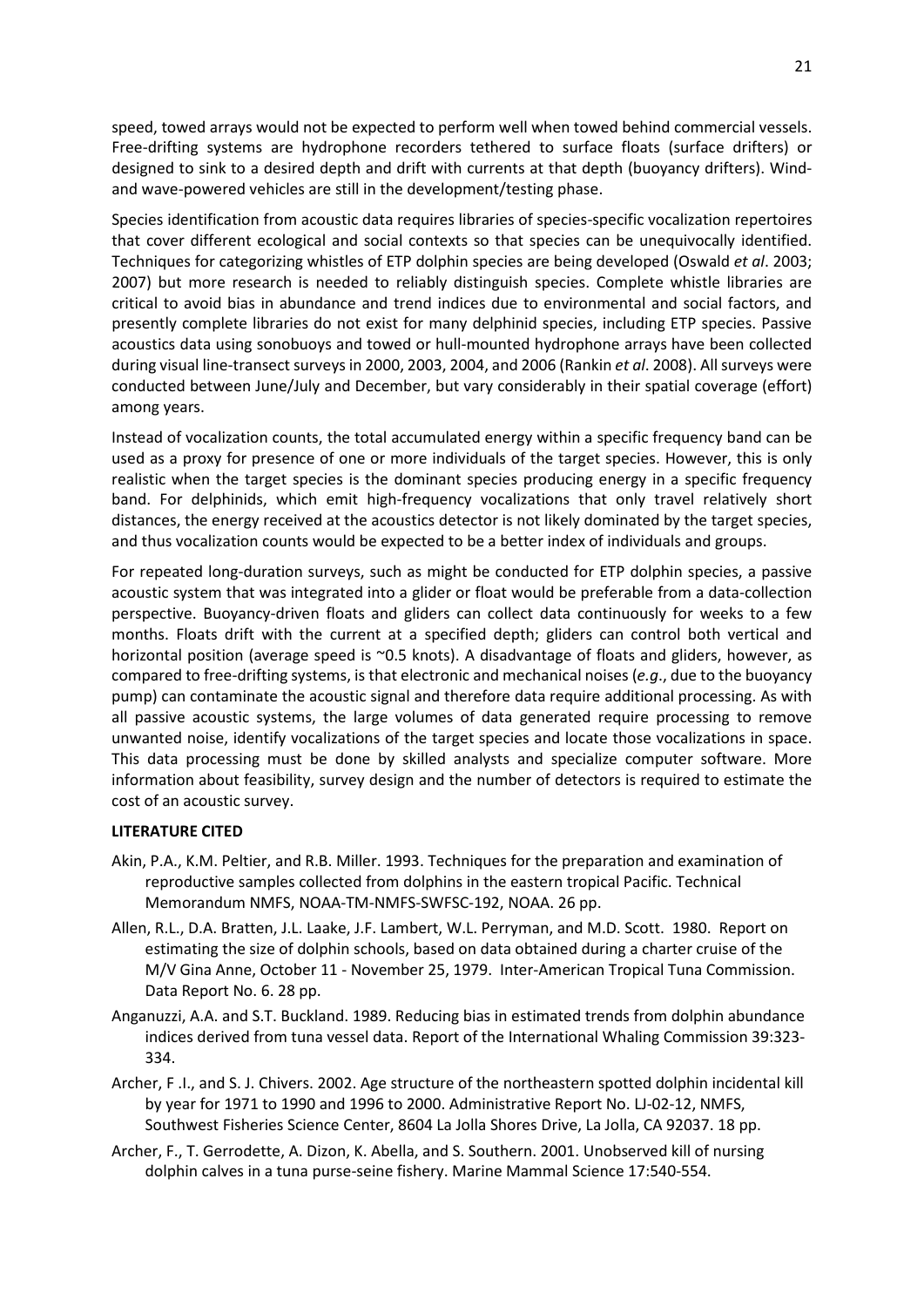- Archer, F. I., T. Gerrodette, S. J. Chivers, and A. Jackson. 2004. Annual estimates of the unobserved incidental kill of pantropical spotted dolphin (*Stenella attenuata attenuata*) calves. Fishery Bulletin, U.S. 102:233-244.
- Archer, F. I., J. V. Redfern, T. Gerrodette, S .J. Chivers, W. F. Perrin. 2010. Estimation of relative exposure of dolphins to fishery activity. Marine Ecology Progress Series 410:245–255.
- Ballance, L. T., R. L. Pitman, and P. C. Fiedler. 2006. Oceanographic influences on seabirds and cetaceans of the eastern tropical Pacific: A review. Progress in Oceanography 69:360-390.
- Barlow, J., T. Gerrodette, and W. Perryman. 1998. Calibrating group size estimates for cetaceans seen on ship surveys. Administrative Report No. LJ-98-11, NMFS, Southwest Fisheries Science Center, 8604 La Jolla Shores Drive, La Jolla, CA 92037. 39 pp.
- Bayliff, W. H. 2001. Organization, functions, and achievements of the Inter-American Tropical Tuna Commission. IATTC Special Report 13. 122 pp.
- Bernard, H. J., and A. A. Hohn. 1989. Differences in feeding habits between pregnant and lactating spotted dolphins (*Stenella attenuata*). Journal of Mammalogy 70:211-215.
- Bravington, M. V., P. M. Grewe, and C. R. Davies. 2014. Fishery-independent estimate of spawning biomass of Southern Bluefin tuna through identification of close-kin using genetic markers. Fisheries Research and Development Corporation Report no. 2007/034. CSIRO. March 2014. 147 pp.
- Bravington, M. V., H. J. Skaug, and E. C. Anderson. 2016. Close-kin mark-recapture. Statistical Science 31:259-274.
- Buckland, S. T. and A. A. Anganuzzi. 1988. Estimated trends in abundance of dolphins associated with tuna in the eastern tropical Pacific. Report of the International Whaling Commission 38: 411- 437.
- Carretta, J. V., S. J. Chivers, and W. L. Perryman. 2011. Abundance of long-beaked common dolphin (*Delphinus capensis*) in California and western Baja California waters estimated from a 2009 ship-based line-transect survey. Bulletin of the Southern California Academy of Sciences: Vol. 110(3):152-164.
- Chivers, S. J., and P. A. Akin. 1991. Sampling effects on the estimation of life history parameters for eastern tropical Pacific dolphins. Reports of the International Whaling Commission 42:525-527.
- Chivers, S. J., and A. C. Myrick, Jr. 1993. Comparison of age at sexual maturity and other reproductive parameters for two stocks of spotted dolphin, *Stenella attenuata*. Fishery Bulletin, U.S. 91: 611- 618.
- Chivers, S. J., and M. D. Scott. 2002. Tagging and tracking of *Stenella* spp. during the 2001 Chase Encirclement Stress Studies Cruise. Administrative Report No. LJ-02-33, NMFS, Southwest Fisheries Science Center, 8604 La Jolla Shores Drive, La Jolla, CA 92037. 23 pp.
- Chivers, S. J., W. L. Perryman, M. S. Lynn, T. Gerrodette, F. I. Archer, K. Danil, M. Berman-Kowalewski, and J. P. Dines. 2016. Comparison of reproductive parameters for populations of eastern North Pacific common dolphins: *Delphinus capensis* and *D. delphis*. Marine Mammal Science 32:57-85.
- Chivers, S. J., W. L. Perryman, and M. S. Lynn. In press. Reproduction and morphology of Central American and Tres Marias spinner dolphins in the eastern tropical Pacific. Marine Mammal Science.
- Cooke, S. J., S. G. Hinch, M. Wikelski, R. D. Andrews, L. J. Kuchel, T. G. Wolcott, and P. J. Butler. 2004. Biotelemetry: A mechanistic approach to ecology. Trends in Ecology & Evolution 19:334–343.
- Cowan, D. F. and B. E. Curry. 2002. Histopathological assessment of dolphins necropsied onboard vessels in the eastern tropical Pacific tuna fishery. Administrative Report No. LJ-02-24C. NMFS, Southwest Fisheries Science Center, 8604 La Jolla Shores Drive, La Jolla, CA 92037. 31p.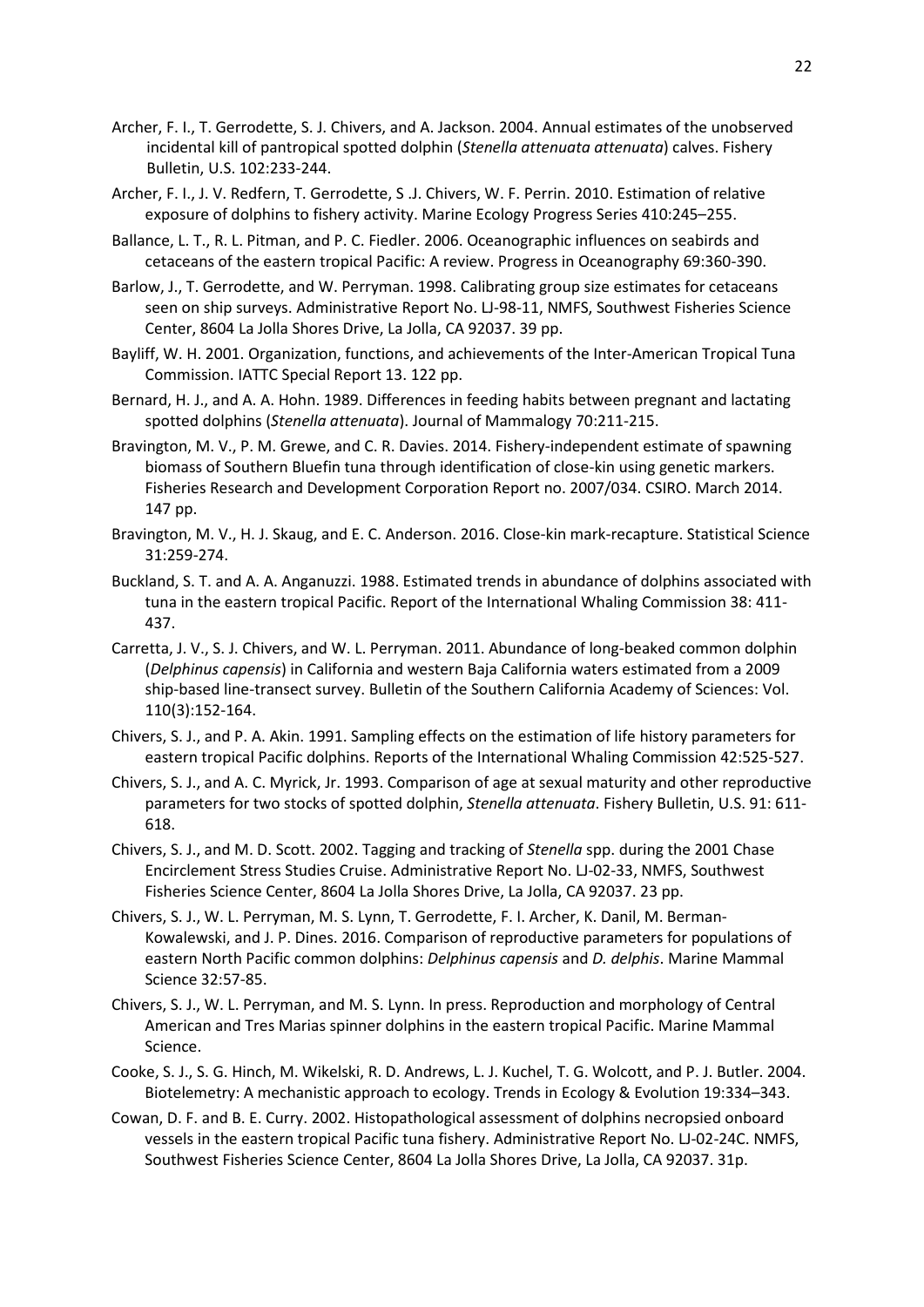- Cramer, K. L., W. L. Perryman, and T. Gerrodette. 2008. Declines in reproductive output in two dolphin populations depleted by the yellowfin tuna purse-seine fishery. Marine Ecology Progress Series 369:273-285.
- Dambacher, J. M., J. W. Young, R. J. Olson, V. Allain, F. Galván-Magaña, M. J. Lansdell, N. Bocenegra-Castillo, V. Alatorre-Ramirez, S. P. Cooper, and L. M. Duffy. 2010. Analyzing pelagic food webs leading to top predators in the Pacific Ocean: A graph-theoretic approach. Progress In Oceanography 86: 152-165.
- Danil, K., and S. J. Chivers. 2007. Growth and reproduction of female short-beaked common dolphins, *Delphinus delphis*, in the eastern tropical Pacific. Canadian Journal of Zoology 85:108- 121.
- Dizon, A. E., W. F. Perrin, and P. A. Akin. 1994. Stocks of dolphins (*Stenella* spp. and *Delphinus delphis*) in the eastern tropical Pacific: A phylogeographic classification. NOAA Technical Report NMFS 119. 20 pp.
- Douglas, M .E., G. D. Schnell, and D. J. Hough. 1984. Differentiation between inshore and offshore spotted dolphins in the eastern tropical Pacific Ocean. Journal of Mammalogy 65:375-387.
- Douglas, M. E., G. D. Schnell, D. J. Hough, and W. F. Perrin. 1992. Geographic variation in cranial morphology of spinner dolphins *Stenella longirostris* in the eastern tropical Pacific Ocean. Fishery Bulletin, U.S. 90:54-76.
- Duffy, L., R. Olson, C. Lennert-Cody, F. Galván-Magaña, N. Bocanegra-Castillo, and P. Kuhnert. 2015. Foraging ecology of silky sharks, *Carcharhinus falciformis*, captured by the tuna purse-seine fishery in the eastern Pacific Ocean. Marine Biology 162:571-593.
- Durban, J. W., M. J. Moore, G. Chiang, L. S. Hickmott, A. Bocconcelli, G. Howes, P. A. Bahamonde, W. L. Perryman, and D. J. LeRoi. 2016. Photogrammetry of blue whales with an unmanned hexacopter. Marine Mammal Science 32:1510-1515.
- Edwards, E. F. and P. C. Perkins. 1998. Estimated tuna discard from log, schoolfish, and dolphin sets by U.S. tuna purse-seiners in the eastern tropical Pacific Ocean 1989-1992. Fishery Bulletin, U.S. 96(2):210-222.
- Escorza-Trevino, S., F. I. Archer, M. Rosales, A. Lang, and A. E. Dizon. 2005. Genetic differentiation and intraspecific structure of eastern tropical Pacific spotted dolphins, *Stenella attenuata*, revealed by DNA analyses. Conservation Genetics 6:587-600.
- Fitch, J. E., and R. L. Brownell Jr. 1968. Fish otoliths in cetacean stomachs and their importance in interpreting feeding habits. Journal of the Fisheries Research Board of Canada 25:2561-2574.
- Forney, K. A., D. J. St. Aubin, and S. J. Chivers. 2002. Chase Encirclement Stress Studies on dolphins involved in eastern tropical Pacific Ocean purse seine operations during 2001. Administrative Report No. LJ-02-32, NMFS, Southwest Fisheries Science Center, 8604 La Jolla Shores Drive, La Jolla, CA 92037. 26 pp.
- Forney, K. A., M. C. Ferguson, E. A. Becker, P. C. Fiedler, J. V. Redfern, J. Barlow, I. L. Vilchis, L. T. Ballance. 2012. Habitat-based spatial models of cetacean density in the eastern Pacific Ocean. Endangered Species Research 16: 113-133.
- Galván-Magaña, F. 1999. Relaciones tróficas ínterespecíficas de la comunidad de depredadores epipelágicos del Océano Pacifico oriental. Thesis, Centro de Investigación Científica y de Educación Superior de Ensenada, México. 212 pp.
- Gaskin D., and B. Blair. 1977. Age determination of harbour porpoise, *Phocoena phocoena* (L.), in the western North Atlantic. Canadian Journal of Zoology 55:18-30.
- Gerrodette, T. 2009. The tuna-dolphin issue. Pages 1192-1195 *in* W. F. Perrin, B. Wursig, and J. G. M. Thewissen, editors. Encyclopedia of Marine Mammals, 2nd edition. Academic Press, Amsterdam.
- Gerrodette, T. and J. Forcada. 2005. Non-recovery of two spotted and spinner dolphin populations in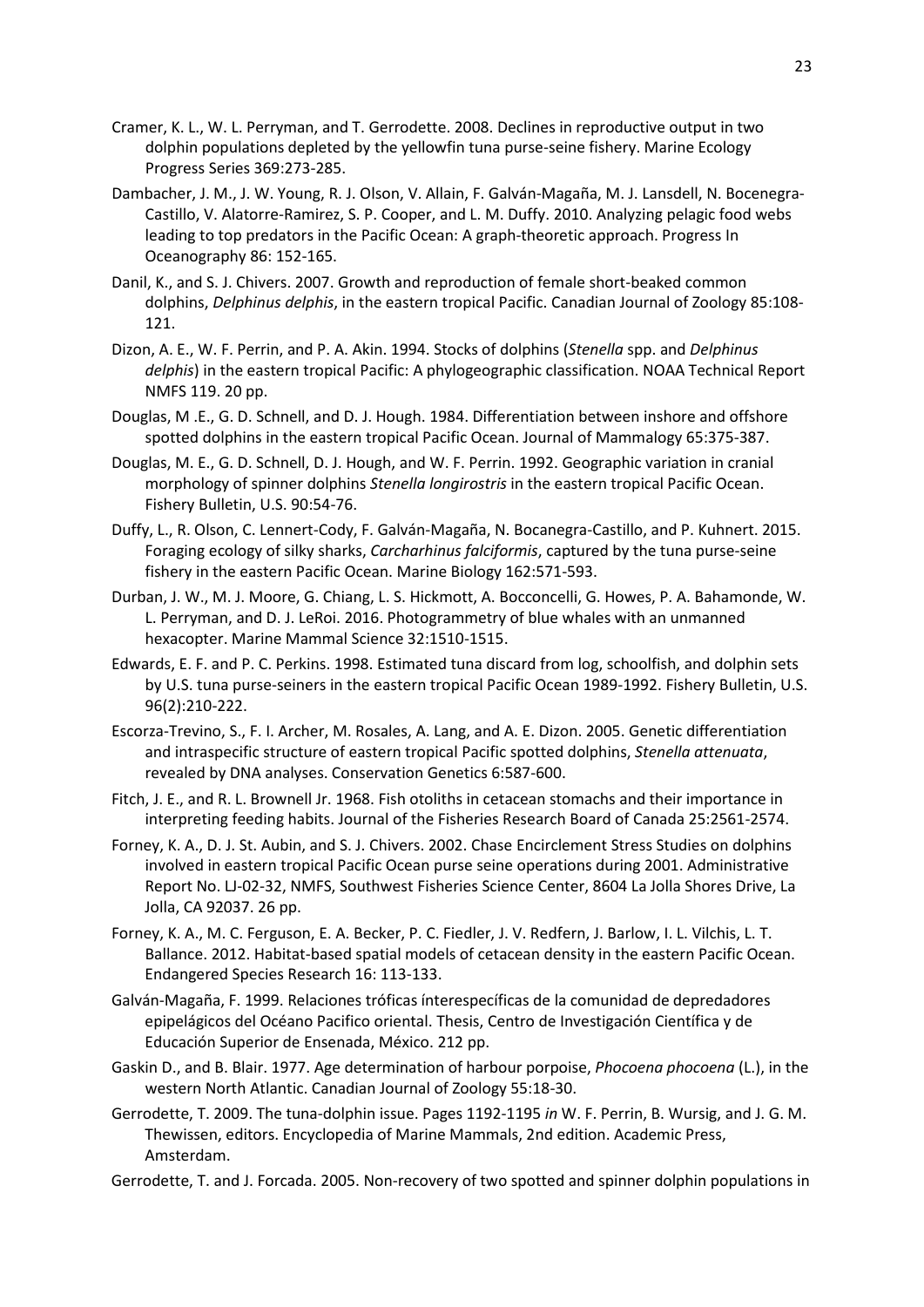the eastern tropical Pacific Ocean. Marine Ecology Progress Series 291:1-21.

- Gerrodette, T., W. Perryman, and J. Barlow. 2002. Calibrating group size estimates of dolphins in the eastern tropical Pacific Ocean. Southwest Fisheries Science Center, Administrative Report LJ-02- 08, NMFS, Southwest Fisheries Science Center, 8604 La Jolla Shores Drive, La Jolla, CA 92037. 20 pp.
- Gerrodette, T., G. Watters, W. Perryman, and L. Ballance. 2008. Estimates of 2006 dolphin abundance in the eastern tropical Pacific, with revised estimates for 1986-2003. Technical Memorandum NMFS, NOAA-TM-NMFS-SWFSC-422. 39 pp.
- Gerrodette, T., R. Olson, S. Reilly, G. Watters, W. Perrin. 2012. Ecological metrics of biomass removed by three methods of purse-seine fishing for tunas in the eastern tropical Pacific Ocean. Conservation Biology 26(2):248-56.
- Griffiths, S., R. Olson, and G. Watters. 2013. Complex wasp-waist regulation of pelagic ecosystems in the Pacific Ocean. Reviews in Fish Biology and Fisheries 23:459-475.
- Hall, M. 1998. Ecosystem research and tuna fisheries management: Some key questions. International Commission for the Conservation of Atlantic Tunas, Collective Volume Scientific Papers 50(2):671-672.
- Hall, M. A. and S. D. Boyer. 1986. Incidental mortality of dolphins in the eastern tropical Pacific tuna fishery: Description of a new method and estimation of 1984 mortality. Report of the International Whaling Commission 36:375-381.
- Hall, M.A., D.L. Alverson, and K. I. Metuzals. 2000. By-catch: Problems and solutions. Pages 135-151 *in* Sheppard, C. (ed.) Seas at the Millennium: An Environmental Evaluation, Vol. III, Global Issues and Processes. Elsevier Science, Oxford.
- Hammond, P. S. and J. L. Laake. 1983. Trends in estimates of abundance of dolphins (*Stenella* spp. and *Delphinus delphis*) involved in the purse-seine fishery for tunas in the eastern Pacific Ocean, 1977-1981. Report of the International Whaling Commission 33:565-588.
- Hart, L. B., R. S. Wells, N. M. Kellar, B. C. Balmer, A. A. Hohn, S. V. Lamb, T. Rowles, E. S. Zolman, and L. H. Schwacke. 2015. Adrenal hormones in common bottlenose dolphins (*Tursiops truncatus*): Influential factors and reference intervals. Plos One 10:e0127432.
- Hedgepeth, J. B. 1985. Database for dolphin tagging in the eastern tropical Pacific, 1969-1978, with discussion of 1978 tagging results. Administrative Report No. LJ-85-03, NMFS, Southwest Fisheries Center, 8604 La Jolla Shores Drive, La Jolla, CA 92037. 40 pp.
- Heinemann, D., J. Gedamke, E. Oleson, J. Barlow, J. Crance, M. Holt, M. Soldevilla, and S. Van Parijs. 2015. Report of the Joint Marine Mammal Commission - National Marine Fisheries Service Passive Acoustic Surveying Workshop, 16-17 April 2015, La Jolla, California. Marine Mammal Commission, Bethesda, MD, and National Marine Fisheries Service, Silver Spring, MD. 123 pp.
- Henderson, J. R., W. F. Perrin, and R. B. Miller. 1980. Rate of gross annual production in dolphin populations (*Stenella* spp.and *Delphinus delphis*) in the eastern tropical Pacific, 1973-1978. Administrative Report LJ-80-02, NMFS Southwest Fisheries Science Center, 8604 La Jolla Shores Dr., La Jolla, CA 92037. 51 pp.
- Hohn, A. A. 1980. Age determination and age related factors in the teeth of western North Atlantic bottlenose dolphins. Scientific Reports of the Whales Research Institute 32:39-66.
- Hohn, A. A. 1990. Reading between the lines: Analysis of age estimation in dolphins. Pages 575-586 *in* S. Leatherwood and R.R. Reeves (eds.), The bottlenose dolphin, p.. Academic Press.
- Hohn, A. A., S. J. Chivers, and J. Barlow. 1985. Reproductive maturity and seasonality of male spotted dolphins, *Stenella attenuata*, in the eastern tropical Pacific. Marine Mammal Science 1:273-293.
- Hohn, A. A., M. D. Scott, R. S. Wells, J. C. Sweeney, A. B. Irvine. 1989. Growth layers in teeth from known-age, free-ranging bottlenose dolphins. Marine Mammal Science 5: 315-342.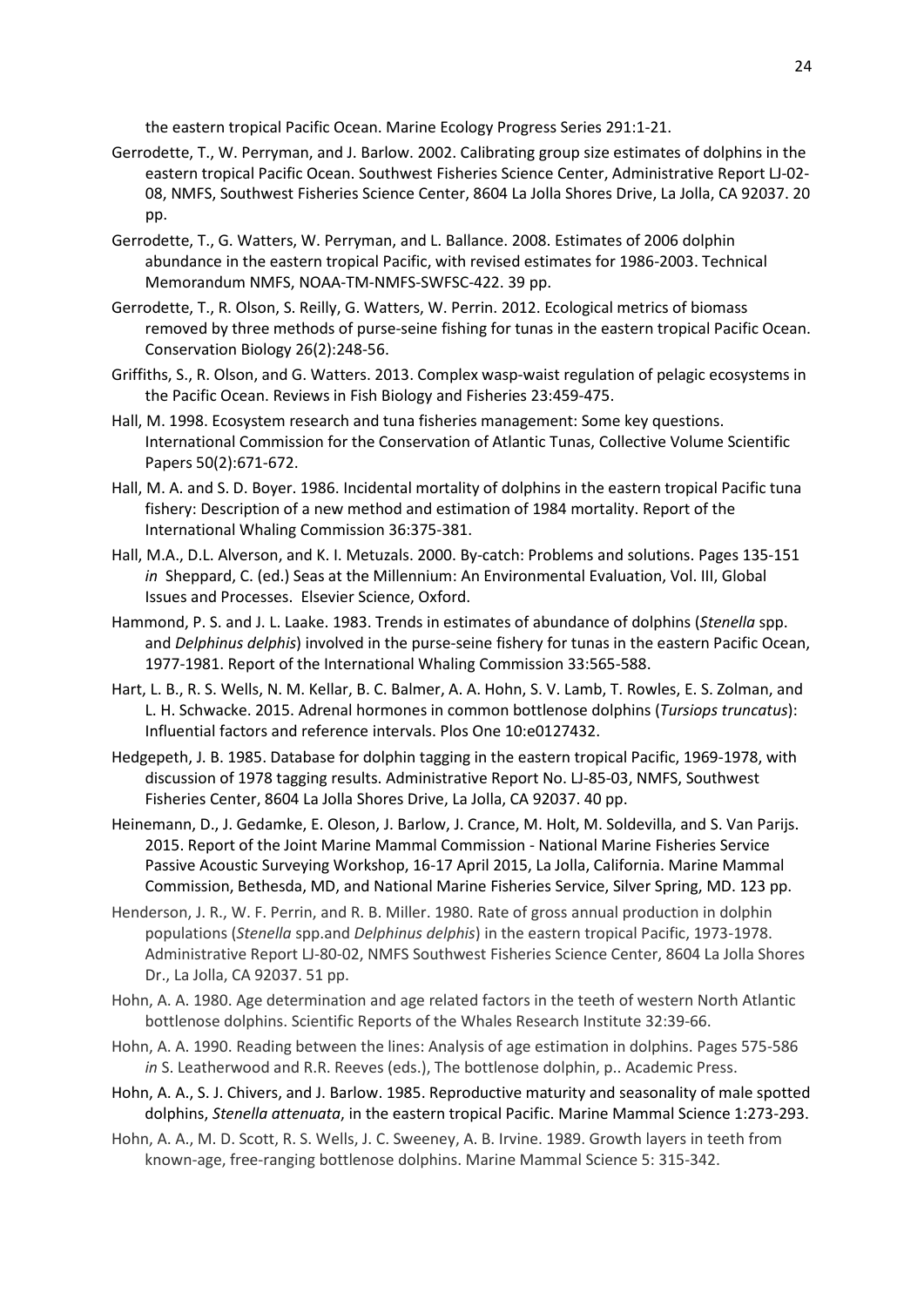- Hohn A. A., C. Lockyer, and M. Acquarone. 2016. Report of the workshop on age estimation in monodontids. Tampa, FL, USA. 26-27 November 2011. NAMMCO Scientific Publication 10. 46 pp.
- Hunsicker, M., R. Olson, T. Essington, M. Maunder, L. Duffy, and J. Kitchell. 2012. Potential for topdown control on tropical tunas based on size structure of predator-prey interactions. Marine Ecology Progress Series 445:263-277.
- Hussey, N. E., S. T. Kessel, K. Aarestrup, S. J. Cooke, P. D. Cowley, A. T. Fisk, R. G. Harcourt, K. N. Holland, S. J. Iverson, J. F .Kocik, and J. E. M. Flemming. 2015. Aquatic animal telemetry: A panoramic window into the underwater world. Science 348(6240):1221.
- Inter-American Tropical Tuna Commission (IATTC). 2003. Proposed Terms of Reference for the Scientific Advisory Board. Agreement on the International Dolphin Conservation Program, International Review Panel, 33rd meeting, Antigua, Guatemala. IRP-33-11a. 3 pp.
- Inter-American Tropical Tuna Commission (IATTC). 2005a. Minutes of the meeting. Agreement on the International Dolphin Conservation Program, Scientific Advisory Board, 2<sup>nd</sup> meeting, Lanzarote, Spain. 5 pp.
- Inter-American Tropical Tuna Commission (IATTC). 2005b. Minutes of the meeting. Agreement on the International Dolphin Conservation Program, 14<sup>th</sup> Meeting of the Parties, La Jolla, California. 9 pp.
- Inter-American Tropical Tuna Commission (IATTC). 2005c. *PIT* tagging of dolphins in the eastern Pacific Ocean. Agreement on the International Dolphin Conservation Program, Scientific Advisory Board, 2nd meeting, Lanzarote, Spain. SAB-02-08a. 2 pp.
- Inter-American Tropical Tuna Commission (IATTC). 2006. Technical workshop on calculating *Nmin* for the dolphin stocks of the eastern Pacific Ocean. IATTC Special Report 14. 35 pp.
- Inter-American Tropical Tuna Commission (IATTC). 2007. Estimation of misreported mortality. Agreement on the International Dolphin Conservation Program, Scientific Advisory Board, 5<sup>th</sup> meeting, Cancun, Mexico. SAB-05-03a. 2 pp.
- Inter-American Tropical Tuna Commission (IATTC). 2014. Users manual for IATTC Tuna-Dolphin database. 44 pp.
- Inter-American Tropical Tuna Commission (IATTC). 2015. 2010 Annual Report. 240 pp.
- Inter-American Tropical Tuna Commission (IATTC). 2016. Report on the International Dolphin Conservation Program. Agreement on the International Dolphin Conservation Program, 34<sup>th</sup> Meeting of the Parties, La Jolla, California, USA. MOP-34-05. 22 pp.

Inter-American Tropical Tuna Commission (IATTC). 2017. Research proposals by the staff. . Agreement on the International Dolphin Conservation Program, 36<sup>th</sup> Meeting of the Parties, La Jolla, California, USA. MOP-36-06. 10 pp.

- Irvine, A. B., R. S. Wells and M. D. Scott. 1982. An evaluation of techniques for tagging small odontocete cetaceans. Fishery Bulletin, U.S. 80:135-143.
- Jefferson, T., A., A. C. Myrick, and S. J. Chivers. 1994. Small cetacean dissection and sampling: A field guide. NOAA Technical Memorandum NMFS NOAA-TM-NMFS-SWFSC-198. 54 pp.
- Johnson, K. F., A. Punt, and C. E. Lennert-Cody. 2018. Report of the Inter-American Tropical Tuna Commission Workshop on methods for monitoring the status of eastern tropical Pacific Ocean dolphin populations. IATTC Special Report 22: 34 pp.
- Joseph, J. 1994. The tuna-dolphin controversy in the eastern Pacific Ocean: Biological, economic, and political impacts. Ocean Development and International Law 25:1-30.
- Kellar, N. M., M. L. Trego, C. I. Marks, and A. E. Dizon. 2006. Determining pregnancy from blubber in three species of delphinids. Marine Mammal Science 22:1-16.
- Kellar, N. M., M. L. Trego, C. I. Marks, S. J. Chivers, K. Danil, and F. I. Archer. 2009. Blubber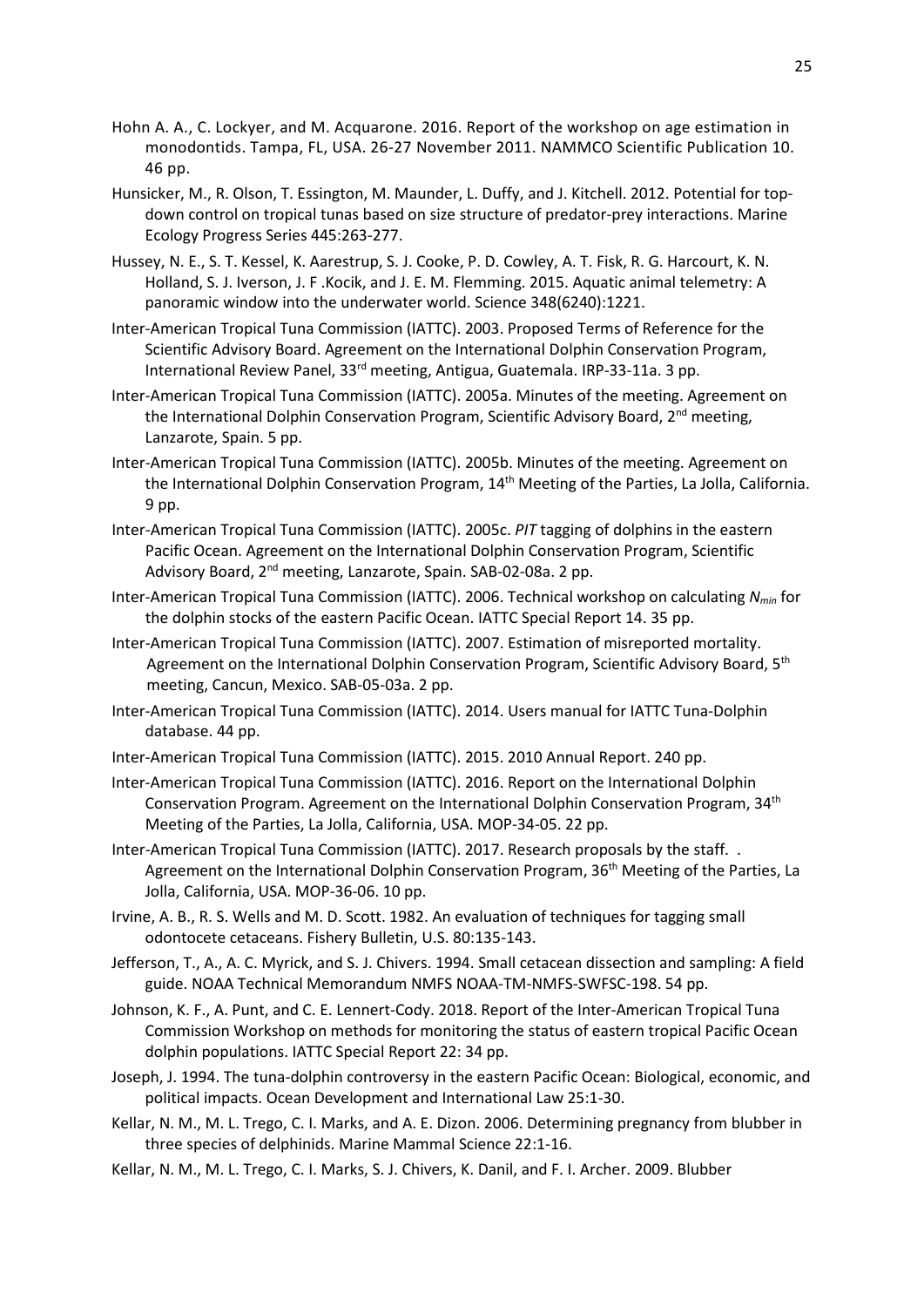testosterone: A potential marker of male reproductive status in short-beaked common dolphins. Marine Mammal Science., 25:507–522.

- Kellar, N. M., M. L. Trego, S. J. Chivers, F. I. Archer. 2013a. Pregnancy patterns of pantropical spotted dolphins (*Stenella attenuata*) in the eastern tropical Pacific determined from hormonal analysis of blubber biopsies and correlations with the purse-seine tuna fishery. Marine Biology 160:3113–3124.
- Kellar, N. M., M. L. Trego, S. J. Chivers, F. I. Archer, J. J. Minich, and W. L. Perryman. 2013b. Are there biases in biopsy sampling? Potential drivers of sex ratio in projectile biopsy samples from two small delphinids. Marine Mammal Science 29:E366-E389.
- Kellar, N. M., M. L. Trego, S. J. Chivers, F. I. Archer, and W. L. Perryman. 2014. From progesterone in biopsies to estimates of pregnancy rates: Large scale reproductive patterns of two sympatric species of common dolphin, *Delphinus* spp. off California, USA and Baja, Mexico. Bulletin of the Southern California Academy of Sciences 113:58-80.
- Kellar, N. M., K. N. Catelani, M. N. Robbins, M. L. Trego, C. D. Allen, K. Danil, and S. J. Chivers. 2015. Blubber cortisol: A potential tool for assessing stress response in free-ranging dolphins without effects due to sampling. PLoS ONE 10(2): e0115257.
- Klevezal, G. A. 1996. Recording structures of mammals: Determination of age and reconstruction of life history. (Translated by M.V. Mina and A.V. Oreshkin). A.A. Balkema, Amsterdam
- Klevezal, G. A., and A. C. Myrick. 1984. Marks in tooth dentine of female dolphins (Genus *Stenella*) as indicators of parturition. Journal of Mammalogy 65:103-110.
- Larese, J. P., and S. J. Chivers. 2009. Growth and reproduction of female eastern and whitebelly spinner dolphins incidentally killed in the eastern tropical Pacific tuna purse-seine fishery. Canadian Journal of Zoology 87:537-552.
- Leatherwood, S., and D. K. Ljungblad. 1979. Nighttime swimming and diving behavior of a radiotagged spotted dolphin, *Stenella attenuata*. Cetology 34:1–6.
- Lennert-Cody, C. E. and R. A Berk. 2007. Statistical learning procedures for monitoring regulatory compliance: An application to fisheries data. Journal of the Royal Statistical Society, Series A, 170:671-689.
- Lennert-Cody, C. E., S. T. Buckland, and F. C. Marques. 2001. Trends in dolphin abundance estimated from fisheries data: A cautionary note. Journal of Cetacean Research and Management 3:305– 319.
- Lennert-Cody, C. E., J. D. Rusin, M. N. Maunder, E. H. Everett, E. D. Largacha Delgado, and P. K. Tomlinson. 2013. Studying purse-seiner fishing behavior with tuna catch data: Implications for eastern Pacific Ocean dolphin conservation. Marine Mammal Science 29:643-668.
- Lennert-Cody, C. E., M. N. Maunder, P. C. Fiedler, M. Minami, T. Gerrodette, J. Rusin, C. V. Minte-Vera, M. Scott, and S. Buckland. 2016. Purse-seine vessels as platforms for monitoring the population status of dolphin species in the eastern tropical Pacific Ocean. Fisheries Research 178:101-113.
- Lennert-Cody, C. E., S. T. Buckland, T. Gerrodette, A. Webb, J. Barlow, P. T. Fretwell, M. N. Maunder, T. Kitakado, J. E. Moore, M. D. Scott, H. J. Skaug. In press. Review of potential line-transect methodologies for estimating abundance of dolphin stocks in the eastern tropical Pacific. Journal of Cetacean Research and Management vol. 19.
- Leslie, M. S., F. I. Archer, and P. A. Morin. In press. Mitogenomic differentiation in spinner (*Stenella longirostris*) and pantropical spotted dolphins (*S. attenuata*) from the eastern tropical Pacific Ocean. Marine Mammal Science.
- Lieberman, D. E. 1993. Life history variables preserved in dental cementum microstructure. Science 261:1162-1164.
- Lo, N. C. H. and T. D. Smith. 1986. Incidental mortality of dolphins in the eastern tropical Pacific,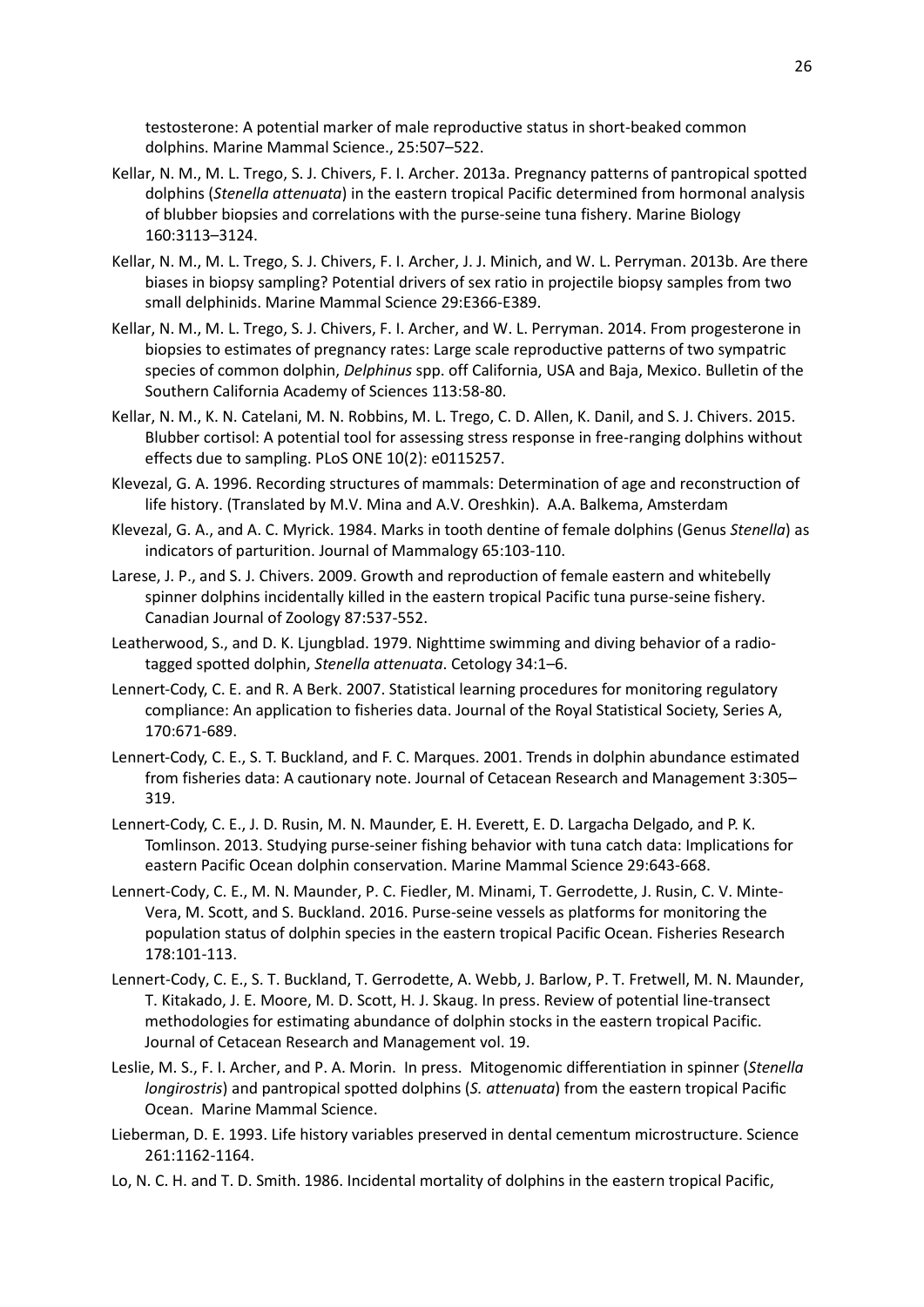1959-1972. Fishery Bulletin, U.S. 84:27-34.

- Lo, N. C. H., J. E. Powers, and B. E. Wahlen. 1982. Estimating and monitoring incidental dolphin mortality in the eastern tropical Pacific tuna purse seine fishery. Fishery Bulletin, U.S. 80:396- 401.
- Lockyer, C. 1972. The age at sexual maturity of the southern fin whale (*Balaenoptera physalus*) using annual layer counts in the ear plug. Journal Conseil International Exploration de la Mer, 34:276- 294.
- Luque, P. G., J. Learmonth, E. Ieno, B. Santos, A. Lopez, R. Reid, E. Rogan, J. Boon, and C. Lockyer. 2013. Are mineralization anomalies in common dolphin teeth associated with life‐history events and/or the exposure to anthropogenic pollutants? Journal of Zoology 291:194-204.
- McGowan, J., M. Beger, R. L. Lewison, R. Harcourt, H. Campbell, M. Priest, R. G. Dwyer, H. Y. Lin, P. Lentini, C. Dudgeon, C. McMahon, M. Watts, and H. P. Possingham. 2016. Integrating research using animal‐borne telemetry with the needs of conservation management. Journal of Applied Ecology 54:423–429.
- McNeely, R. L. 1961. The purse seine revolution in tuna fishing. Pacific Fisherman. 59(7):27-58.
- Myrick, A. C., Jr. 1986. Procedures for sampling dolphins: A handbook for shipboard observers. NOAA Technical Memorandum NMFS, NOAA-TM-NMFS-SWFC-62, NOAA, La Jolla. 69 pp.
- Myrick, A. C., Jr., A. A. Hohn, P. A. Sloan, M. Kimura, and D. D. Stanley. 1983. Estimating age of spotted and spinner dolphins (*Stenella attenuata* and *Stenella longirostris*) from teeth. NOAA Technical Memorandum NMFS, NOAA-TM-NMFS-SWFC-30, NOAA. 17 pp.
- Myrick, A. C., Jr., E. W. Shallenberger, I. Kang, and D. B. MacKay. 1984. Calibration of dental layers in seven captive Hawaiian spinner dolphins, *Stenella longirostris*, based on tetracycline labeling. Fishery Bulletin, U.S. 82:207-225.
- Myrick, A. C., Jr., A. A. Hohn, J. Barlow, and P. A. Sloan. 1986. Reproductive biology of female spotted dolphins, *Stenella attenuata*, from the eastern tropical Pacific. Fishery Bulletin, U.S. 84:247-259.
- National Research Council (NRC). 1992. Dolphins and the Tuna Industry. National Academy Press, Washington, D.C. 176 pp.
- Oliver, C. W. 1991. Documentation of the 1959-1988 editing criteria for porpoise life history data: Porpoise data management system. Administrative Report No. LJ-91-07, NMFS Southwest Fisheries Science Center, 8604 La Jolla Shores Dr., La Jolla, CA 92037. 86 pp.
- Olson, R. J., and F. Galván-Magaña. 2002. Food habits and consumption rates of common dolphinfish (*Coryphaena hippurus*) in the eastern Pacific Ocean. Fishery Bulletin, U.S. 100(2):279-298.
- Olson, R. J., and G. M. Watters. 2003. A model of the pelagic ecosystem in the eastern tropical Pacific Ocean. Inter-American Tropical Tuna Commission Bulletin 22(3):133-218.
- Olson, R. J., L. M. Duffy, P. M. Kuhnert, F. Galván-Magaña, N. Bocanegra-Castillo, and V. Alatorre-Ramirez. 2014. Decadal diet shift in yellowfin tuna (*Thunnus albacares*) suggests broad-scale food web changes in the eastern tropical Pacific Ocean. Marine Ecology Progress Series 497:157-178.
- Oswald, J. N., J. Barlow, and T. F. Norris. 2003. Acoustic identification of nine delphinid species in the eastern tropical Pacific Ocean. Marine Mammal Science 19:20–37.
- Oswald, J. N., S. Rankin, J. Barlow, and M. O. Lammers. 2007. A tool for real-time acoustic species identification of delphinid whistles. Journal of the Acoustical Society of America. 122:587–595
- Pearse, D. E., C. M. Eckerman, F. J. Janzen, and J. C. Avise. 2001. A genetic analogue of 'markrecapture' methods for estimating population size: An approach based on molecular parentage assessments. Molecular Ecology 10:2711-2718.
- Perrin, W. F. 1968. The porpoise and the tuna. Sea Frontiers 14:166-174.
- Perrin, W. F. 1969. Color pattern of the eastern Pacific spotted porpoise *Stenella graffmani Lonnberg*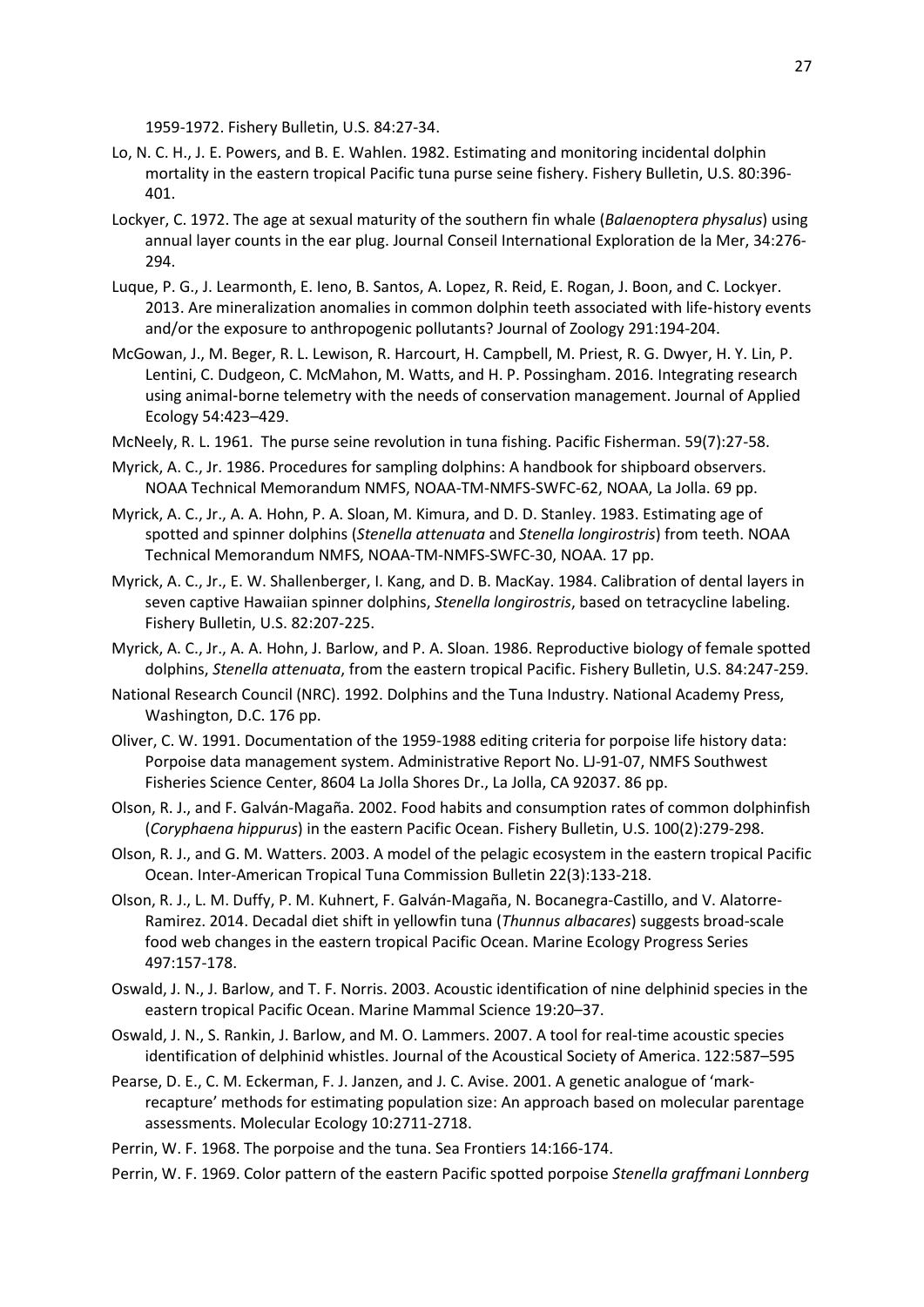(Cetacea, Delphinidae). Zoological Journal, New York Zoological Society 54:135-149.

- Perrin, W. F., and E. L. Robert. 1972. Organ weights of non-captive porpoise (*Stenella* spp.). Bulletin of the Southern California Academy of Sciences 71(1):19-32.
- Perrin, W. F., and C. W. Oliver. 1982. Time/are distribution and composition of the incidental kill of dolphins and small whales in the U.S. purse-seine fishery for tuna in the eastern tropical Pacific, 1979-80. Report of the International Whaling Commission 32:429-444.
- Perrin, W. F., and J. R. Henderson. 1984. Growth and reproductive rates in two populations of spinner dolphins, *Stenella longirostris*, with different histories of exploitation. Pages 417-430 *in* W. F. Perrin, R. L. Brownell Jr., and D. P. DeMaster (eds.) Reproduction in Whales, Dolphins and Porpoises. Report of the International Whaling Commission, Special Issue 6.
- Perrin, W. F., and S. B. Reilly. 1984. Reproductive parameters of dolphins and small whales of the Family Delphinidae. Pages 97-133 *in* W. F. Perrin, R. L. Brownell Jr., and D. P. DeMaster (eds.) Reproduction in Whales, Dolphins and Porpoises. Report of the International Whaling Commission, Special Issue 6.
- Perrin, W. F., and S. J. Chivers. 2011. Osteological specimens of tropical dolphins (*Delphinus, Grampus, Lagenodelphis, Stenella, Steno* and *Tursiops*) killed in the tuna fishery in the eastern tropical Pacific (1966 - 1992) and placed in museums by the Southwest Fisheries Science Center. NOAA Technical Memorandum NMFS-SWFSC-477. 87 pp.
- Perrin, W. F., R. R. Warner, C. H. Fiscus, and D. B. Holts. 1973. Stomach contents of porpoise, *Stenella* spp., and yellowfin tuna, *Thunnus albacares*, in mixed-species aggregations. Fishery Bulletin, U.S. 71:1077-1092.
- Perrin, W. F., J. M. Coe, and J. R. Zweifel. 1976. Growth and reproduction of the spotted porpoise, *Stenella attenuata*, in the offshore eastern tropical Pacific. Fishery Bulletin, U.S. 74:229-269.
- Perrin, W. F., D. B. Holts, and R. B. Miller. 1977a. Growth and reproduction of the eastern spinner dolphin, a geographical form of *Stenella longirostris* in the eastern tropical Pacific. Fishery Bulletin, U.S. 75:725-750.
- Perrin, W. F., R. B. Miller, and P. A. Sloan. 1977b. Reproductive parameters of the offshore spotted dolphin, a geographical form of *Stenella attenuata*, in the eastern tropical Pacific. Fishery Bulletin, U.S. 75:629-633.
- Perrin, W. F., W. E. Evans, and D. B. Holts. 1979. Movements of pelagic dolphins (*Stenella* spp.) in the eastern tropical Pacific as indicated by results of tagging, with summary of tagging operations. NOAA Technical Report NMFS SSRF-737. 14 pp.
- Perrin, W. F., M. D. Scott, G. J. Walker, and V. L. Cass. 1985. Review of geographical stocks of tropical dolphins (*Stenella* spp. and *Delphinus delphis*) in the eastern Pacific. NOAA Technical Report NMFS 28. 28 pp.
- Perrin, W. F., G. D. Schnell, D. J. Hough, J. W. Gilpatrick, and J. V. Kashiwada. 1991. Re-examination of geographical cranial variation in the pantropical spotted dolphin (*Stenella attenuata*) in the eastern Pacific. Administrative Report No. LJ-91-39, Southwest Fisheries Center, NOAA., La Jolla, California. 46 pp.
- Perryman, W. L. and M. S. Lynn. 1991. Length distributions of striped dolphins from aerial photographs: Are stocks identifiable? Administrative Report No. LJ-91-41, Southwest Fisheries Center, NOAA., La Jolla, California. 27 pp.
- Perryman, W. and M. S. Lynn. 1993. Identification of geographic forms of common dolphins (*Delphinus delphis*) from aerial photogrammetry. Marine Mammal Science 9:119-137.
- Perryman, W. and M. Lynn. 1994. Examination of stock and school structure of striped dolphin (*Stenella coeruleoalba*) in the eastern Pacific from aerial photogrammetry. Fishery Bulletin, U.S. 92:122-131.
- Perryman, W. L. and R. L. Westlake. 1998. A new geographic form of spinner dolphin, *Stenella*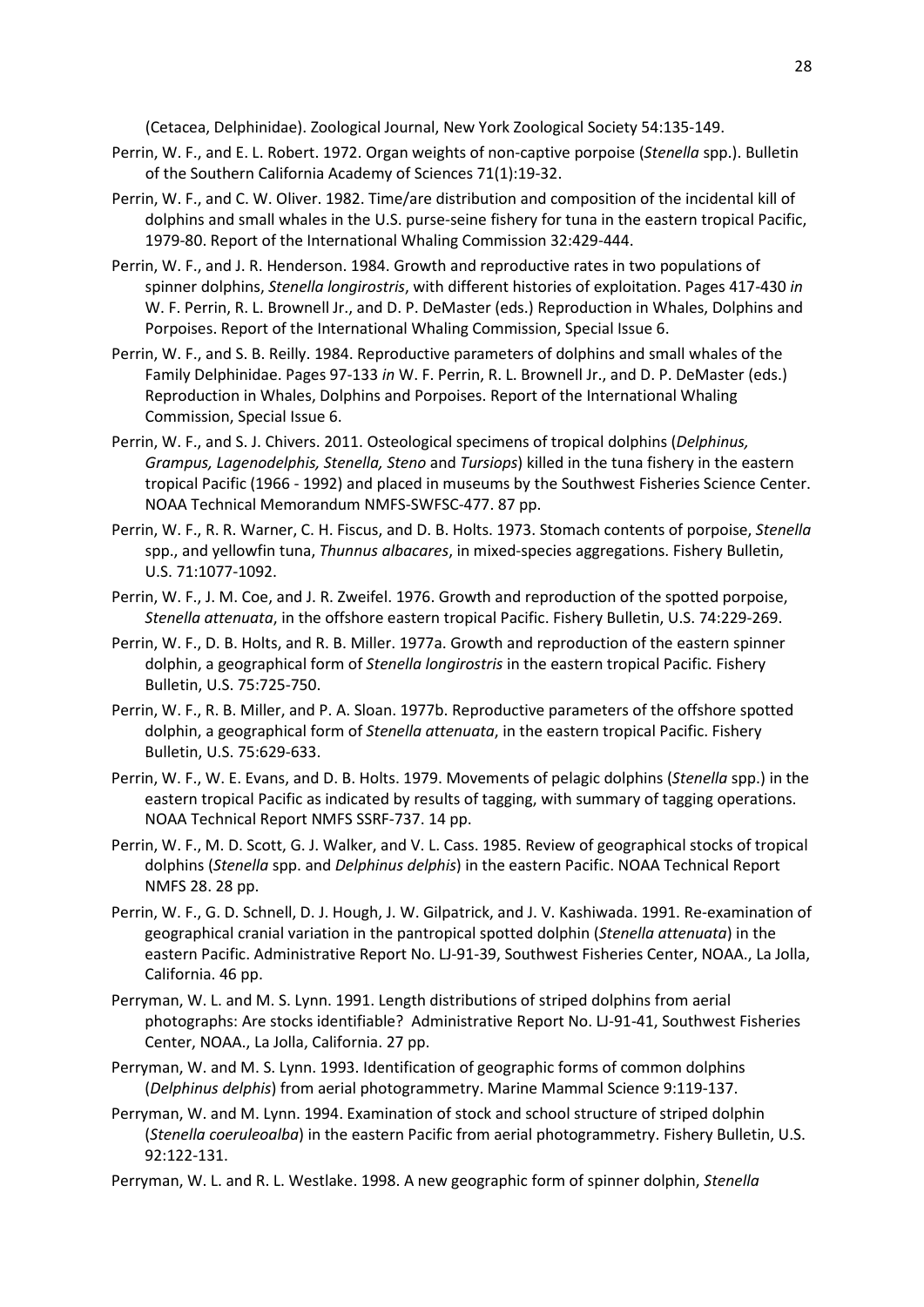*longirostris*, detected with aerial photogrammetry. Marine Mammal Science 14:38-50.

- Perryman, W. L., and M. S. Lynn. 2002. Evaluation of nutritive condition and reproductive status of migrating gray whales (*Eschrichtius robustus*) based on analysis of photogrammetric data. Journal of Cetacean Research and Management. 4:155-164.
- Punsly, R. G. 1983. Estimation of the number of purse-seiner sets on tuna associated with dolphins in the eastern Pacific Ocean during 1959-1980. Inter-American Tropical Tuna Commission Bulletin 18:229-299.
- Punt, A. E. 2013. Independent review of the eastern Pacific Ocean dolphin population assessment. Inter-American Tropical Tuna Commission Special Report 21. 19 pp.
- Rankin, S., J. Barlow, and J. Oswald. 2008. An assessment of the accuracy and precision of localization of a stationary sound source using a two-element towed hydrophone array. NOAA Technical Memorandum NMFS, NOAA-TM-NMFS-SWFSC-416. 29 pp.
- Redfern, J. V., J. Barlow, L. T. Ballance, T. Gerrodette, and E. A. Becker. 2008. Absence of scale dependence in dolphin-habitat models for the eastern tropical Pacific Ocean. Marine Ecology Progress Series 163: 1-14.
- Reilly, S. B. 1990. Seasonal changes in distribution and habitat differences among dolphins in the eastern tropical Pacific. Marine Ecology Progress Series 66:1-11.
- Reilly, S. B., and J. Barlow. 1986. Rates of increase in dolphin population size. Fishery Bulletin 84: 527-533.
- Reilly, S. B., M. Donahue, T. Gerrodette, K. Forney, P. Wade, L. Ballance, J. Forcada, P. Fiedler, A. Dizon, W. Perryman, F. Archer, and E. Edwards. 2005. Report of the scientific research program under the International Dolphin Conservation Program Act. NOAA Technical Memorandum NOAA-TM-NMFS-SWFSC-372. 100 pp.
- Roberts, L. E. 1994. Cephalopods in the diet of the yellowfin tuna, *Thunnus albacares*, and spotted dolphin, *Stenella attenuata*, in the eastern tropical Pacific Ocean. M.S. Humboldt State University, Arcata, CA. 216 pp.
- Robertson, K. M., and S. J. Chivers. 1997. Prey occurrence in pantropical spotted dolphins, *Stenella attenuata*, from the eastern tropical Pacific. Fishery Bulletin, U.S. 95:334-348.
- Román-Reyes, J. S. 2005. Análisis del contenido estomacal y la razón de isótopos estables de carbono (δ13C) y nitrógeno (δ15N) del atún aleta amarilla (*Thunnus albacares*), delfín manchado (*Stenella attenuata*) y delfín tornillo (*Stenella longirostris*) del Océano Pacífico Oriental. Thesis, Instituto Politécnico Nacional, Centro Interdisciplinario de Ciencias Marinas, La Paz, Baja California Sur, México. 143 pp.
- St. Aubin, D. J., K. A. Forney, S. J. Chivers, M. D. Scott, K. Danil, T. A. Romano, R. S. Wells, and F. M. D. Gulland. 2013. Hematological, serum, and plasma chemical constituents in pantropical spotted dolphins (*Stenella attenuata*) following chase, encirclement and tagging. Marine Mammal Science. 29:14-35.
- Schnell, G. D., M. E. Douglas, and D. J. Hough. 1982. Geographic variation in morphology of spotted and spinner dolphins (*Stenella attenuata* and *S. longirostris*) from the eastern tropical Pacific. Administrative Report No. LJ-82-15C, Southwest Fisheries Science Center, NOAA., La Jolla, California. 213 pp.
- Schnell, G. D., M. E. Douglas, and D. J. Hough. 1985. Further studies of spotted and spinner dolphins (*Stenella attenuata* and *S. longirostris*) from the eastern tropical Pacific. Administrative Report No. LJ-85-04C, Southwest Fisheries Science Center, NOAA., La Jolla, California. 30 pp.
- Scott, M. D., and W. L. Perryman. 1991. Using aerial photogrammetry to study dolphin school structure. Pages 227-241 *in* K. Pryor and K. Norris (eds.), Dolphin Societies: Discoveries and Puzzles. University of California Press.
- Scott M. D., and K. L. Cattanach. 1998. Diel patterns in aggregations of pelagic dolphins and tunas in